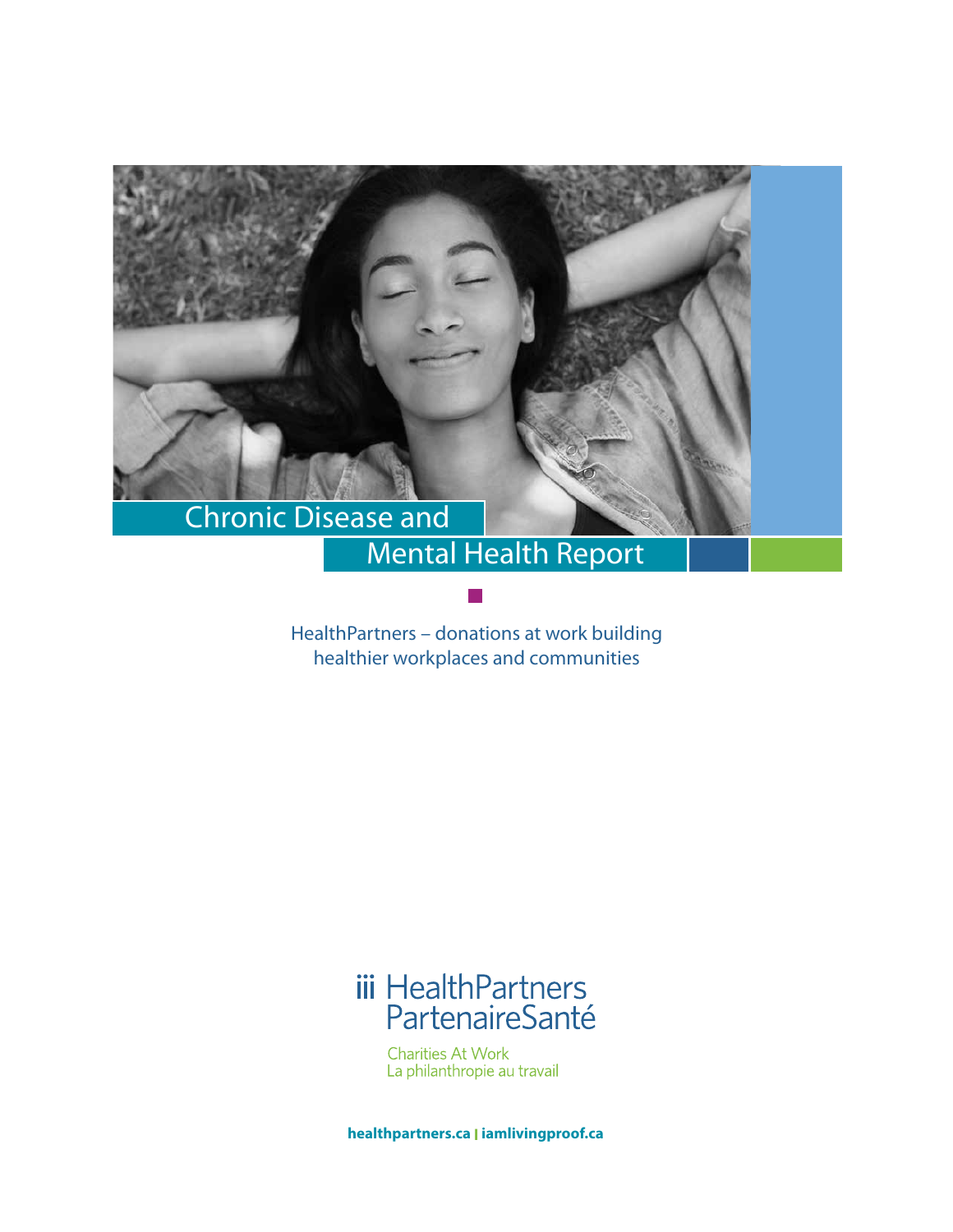### About HealthPartners

HealthPartners connects employees to Canada's most trusted health charities. Collectively through workplace giving, we help to build healthy workers, workplaces and communities; provide programs and services to the 87% of Canadians living with chronic disease and major illness; and find cures and treatments for these diseases through life saving research. For more information, please visit **healthpartners.ca**.

#### **Our Partners**

ALS Canada Alzheimer Society Canada Canadian Cancer Society Canadian Diabetes Association Canadian Hemophilia Society Canadian Liver Foundation Crohn's and Colitis Canada Cystic Fibrosis Canada

Heart and Stroke Foundation Huntington Society of Canada Multiple Sclerosis Society of Canada Muscular Dystrophy Canada Parkinson Society Canada The Arthritis Society The Kidney Foundation of Canada The Lung Association

87%

of Canadians will be affected by chronic disease or major illness in their lifetime.

## **iii** HealthPartners PartenaireSanté

**Charities At Work** La philanthropie au travail

**healthpartners.ca l iamlivingproof.ca**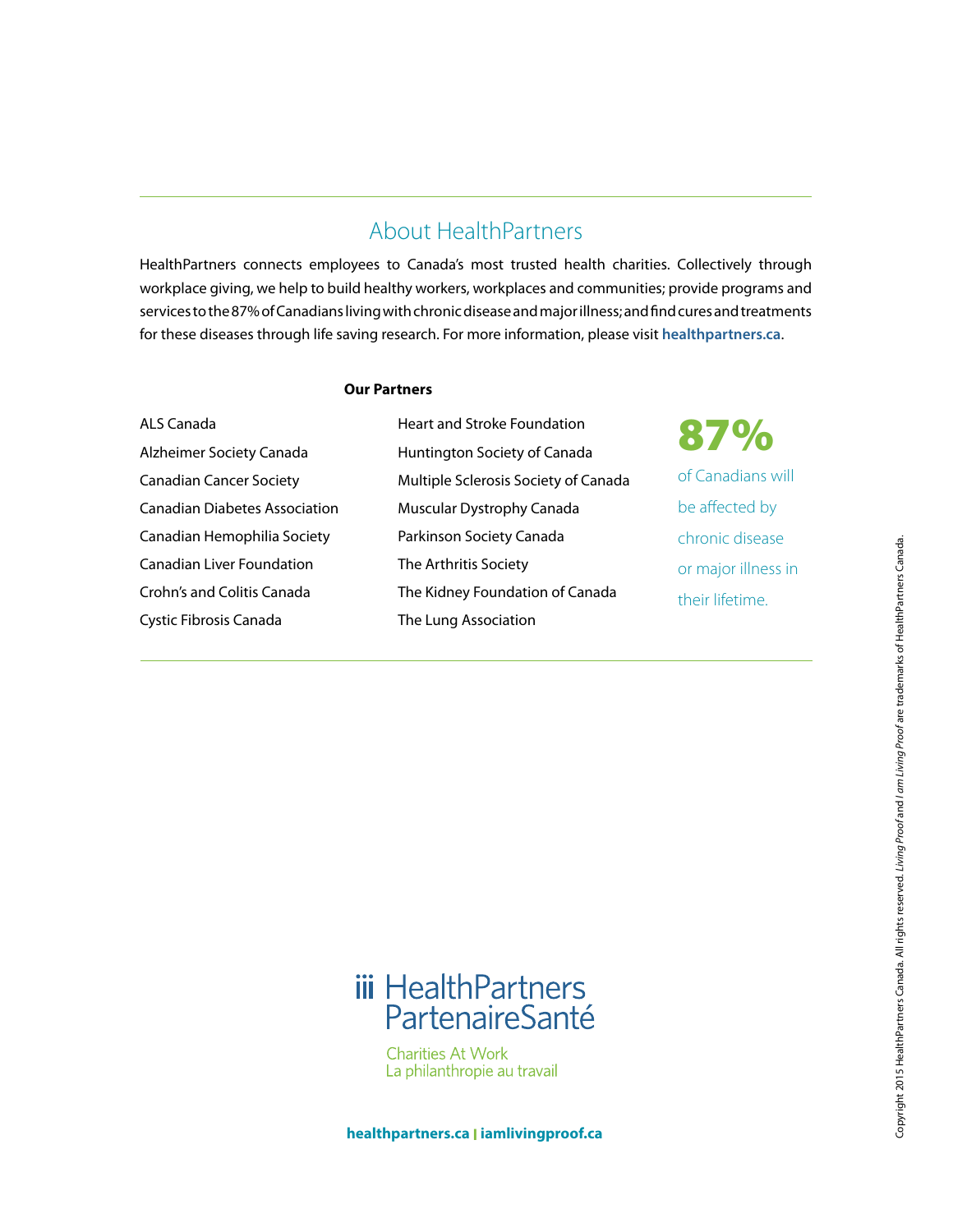#### **Contents**

| Chronic Disease and Mental Health At a Glance                                 | 4  |
|-------------------------------------------------------------------------------|----|
| Introduction                                                                  | 5  |
| Mental Health in the Workplace                                                | 6  |
| A Snapshot of Mental Disorders and Major Diseases                             | 9  |
| <b>Cancer and Mental Illness</b>                                              | 9  |
| <b>Heart Disease and Mental Illness</b>                                       | 10 |
| <b>Diabetes and Mental Illness</b>                                            | 10 |
| HealthPartners' Focus on Psychological Well-Being in Fighting Chronic Illness | 11 |
| <b>Members' Mental Health Resources</b>                                       | 11 |
| Canadian Cancer Society's Support for Mental Health                           | 12 |
| Heart and Stroke Foundation's Support for Mental Health                       | 13 |
| Crohn's and Colitis Canada's Support for Mental Health                        | 14 |
| Canadian Diabetes Association's Support for Mental Health                     | 15 |
| The Arthritis Society's Support for Mental Health                             | 18 |
| Alzheimer Society of Canada's Support for Mental Health                       | 19 |
| HealthPartners' Commitment to Mental Health                                   | 24 |
| Living Proof <sup>™</sup> of Donations at Work                                |    |
| Karen Kemp                                                                    | 16 |
| Myra Conway                                                                   | 20 |
| Nigel Van Loan                                                                | 22 |

#### **Appendix A**

Some examples of HealthPartners' members Mental Health and Wellness Resources related to chronic disease 25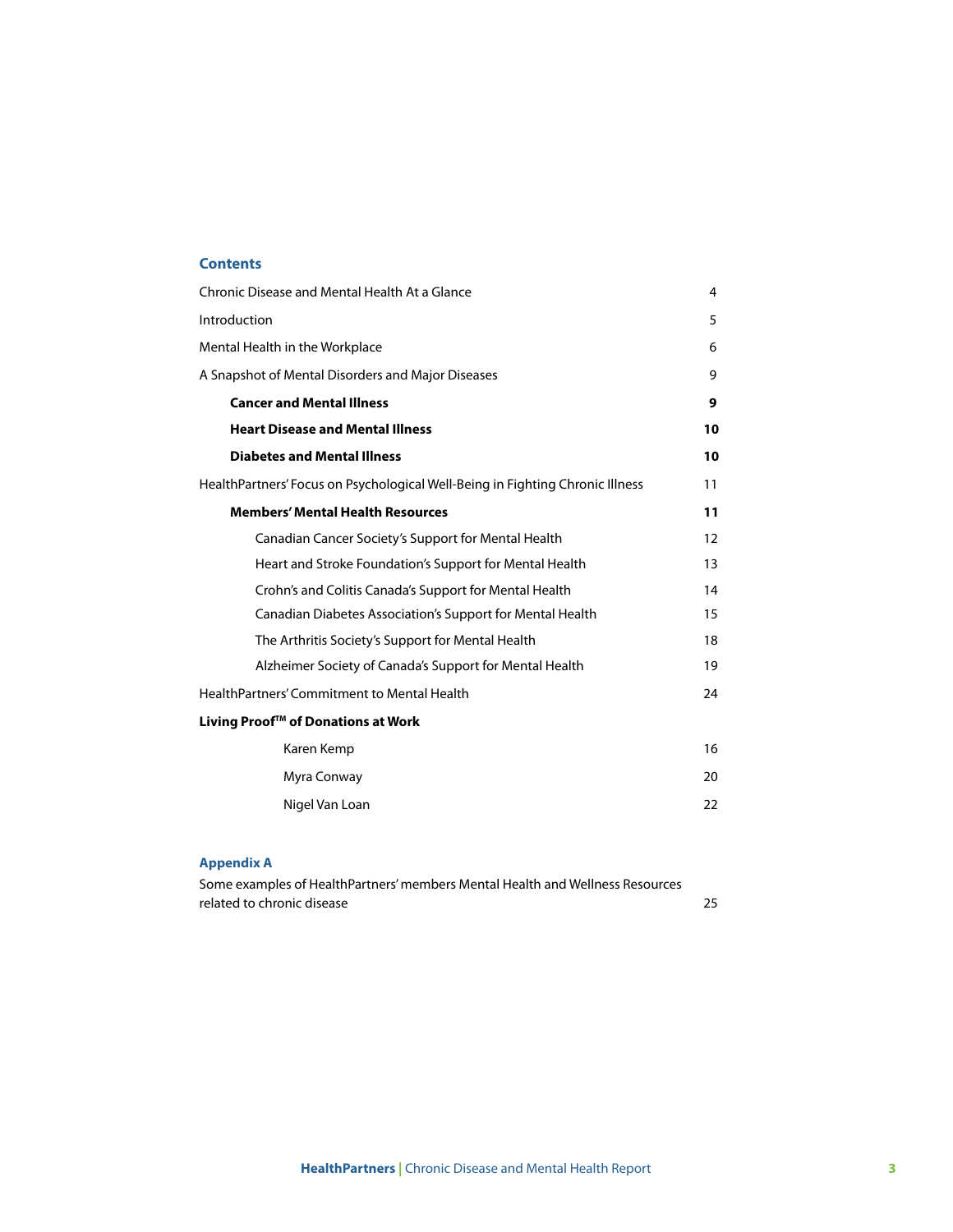

### Chronic Disease and Mental Health At a Glance

#### **Mental Health and Chronic Disease**

- Approximately 87% of Canadians are likely to be directly affected by chronic disease or major illness in their lifetime. An estimated 25 to 50% of people living with a chronic illness will also suffer from depression.
- 20% of caregivers of chronically ill individuals reported experiencing depression as a result of their care giving responsibilities. Many of these caregivers are balancing caring for a loved one while continuing to work.



Research by the Canadian Mental Health Association in 2010 found these rates of depression among people suffering from chronic disease.

- Of all the Canadians who are diagnosed with cancer, as many as 42% experience depression.
- People who survive heart attacks but suffer from major depression have a three to four times higher risk of dying within six months than heart attack survivors who are not depressed.
- Research shows that depression increases the risk of mortality in people with diabetes by 30%.
- One in four people will be clinically depressed at some point in their cancer journey.
- Today, chronic diseases cost Canadians at least \$190-billion annually.

#### **Mental Health in the Workplace**

- The prevalence of mental health disorders generally is higher in the workplace than in the general population.
- Nearly 3 million Canadians will experience depression at one point in their lives. Most often, it affects people in their working years, between the ages of 24 and 44.
- Every day, 500,000 Canadians are absent from their workplace because of depression costing our national economy more than \$51–billion annually.
- The fastest growing category of disability costs to Canadian employers is depression. In fact, the percentage of Canadians with depression who have had to leave their work for short-term and long-term disability or who have had to leave work permanently is a staggering 70%.
- Employees who have both a mental and a physical illness stay off work the longest.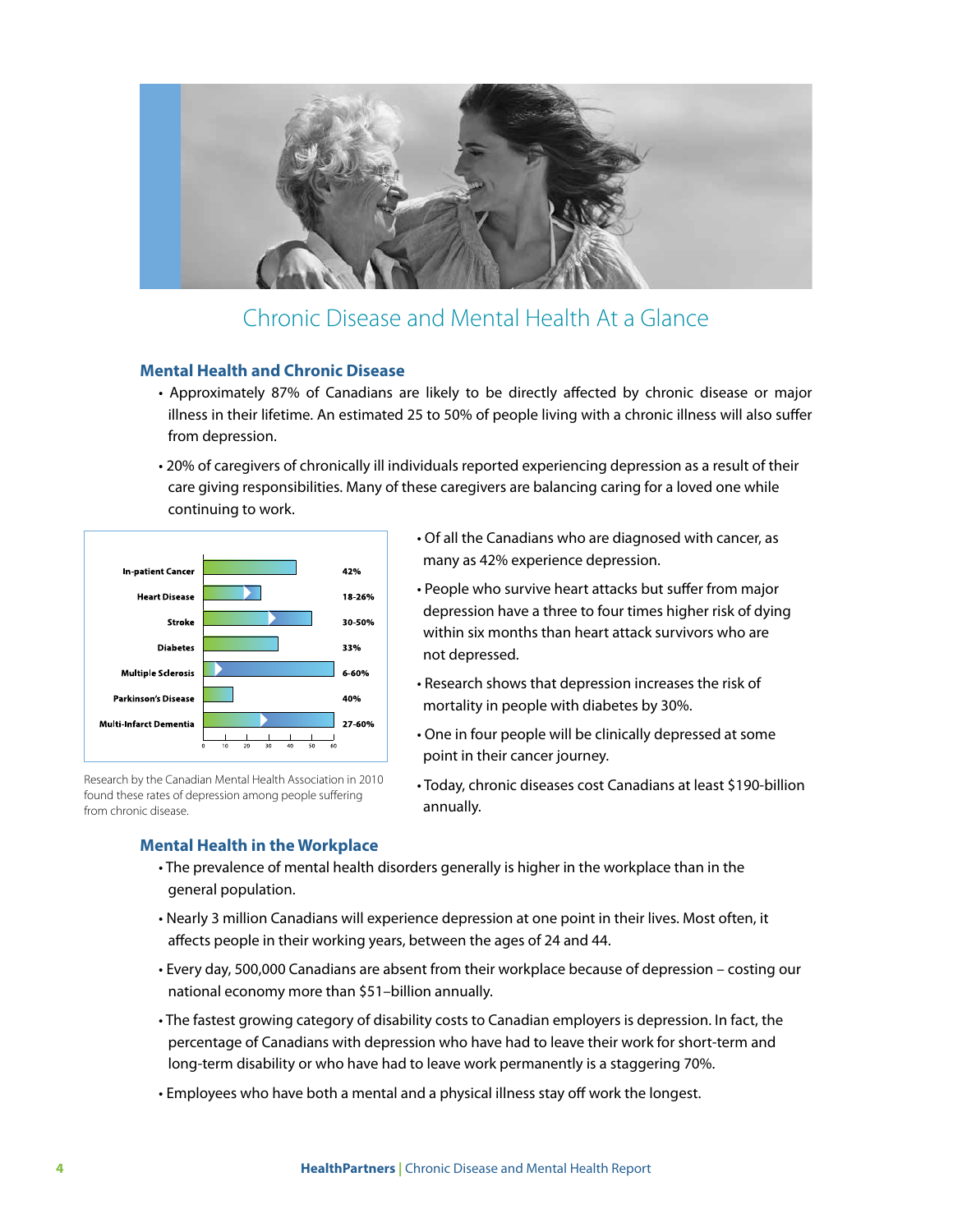### Introduction

**HealthPartners' 16 national health charities fight the chronic diseases that afflict millions of Canadians each year and cost Canadians at least \$190-billion annually.** 'A crucial element in the battle against these diseases is the support these charities — and HealthPartners — provide in the area of mental health.

Canadians suffering from chronic disease or major illness are more prone to mental health issues. HealthPartners' health charities recognize this mind–body connection in their work to combat the chronic and major illnesses that may directly affect 87% of Canadians in their lifetime.

According to the Mental Health Commission of Canada, approximately 25 to 50% of people living with a chronic illness will also suffer from depression.<sup>2</sup> Moreover, a Statistics Canada survey found that about 20% of caregivers of chronically ill individuals reported experiencing depression as a result of their caregiving responsibilities.3

Mood disorders such as severe anxiety and depression are painful and distressing for those suffering from chronic disease. Mental health issues can also cause changes that make the physical symptoms worse.

In this report, we look at the incidence and effects of mental illness in people suffering from chronic diseases. We also touch on the enormous cost of depression in the workplace, where absenteeism due to mental health issues costs our economy more than \$51-billion each year.<sup>4</sup> And most importantly, in a country where the latest statistics show that a striking 500,000 Canadians are absent from their workplace on a daily basis because of depression, we show how HealthPartners' member health charities are working to help Canadians manage the anxiety and mood disorders they experience as a result of living with long-term illness. Given how many people with chronic illness experience depression as a side effect, the following statistics underscore why HealthPartners' work in this regard is so very critical.

## 25-50%

According to the Mental Health Commission of Canada, approximately 25 to 50% of people living with a chronic illness will also suffer from depression.2

#### **Depression and Chronic Disease**

Depression is the most common mental illness associated with almost all chronic diseases that are represented by HealthPartners' members.

Mental illness can have serious implications for the rate at which people recover from a chronic disease and how effectively they manage their disease symptoms. This is because people with depression and other mental health issues are often far less motivated — or able — to follow important self-care regimes. They may have a poor diet, neglect their exercise routines, smoke and/or overindulge in alcohol, all taking away from recovery.

<sup>&</sup>lt;sup>1</sup> http://www.phac-aspc.gc.ca/media/nr-rp/2011/2011\_0919-bg-di-eng.php.

<sup>2</sup> HealthPartners presentation, *Addressing the Mental Health Needs of Canadians*, July 3, 2014.

<sup>3</sup>*Ibid.*

<sup>4</sup> http://www.theroyal.ca/tete-a-tete/brain-drain-depression-in-the-workplace/.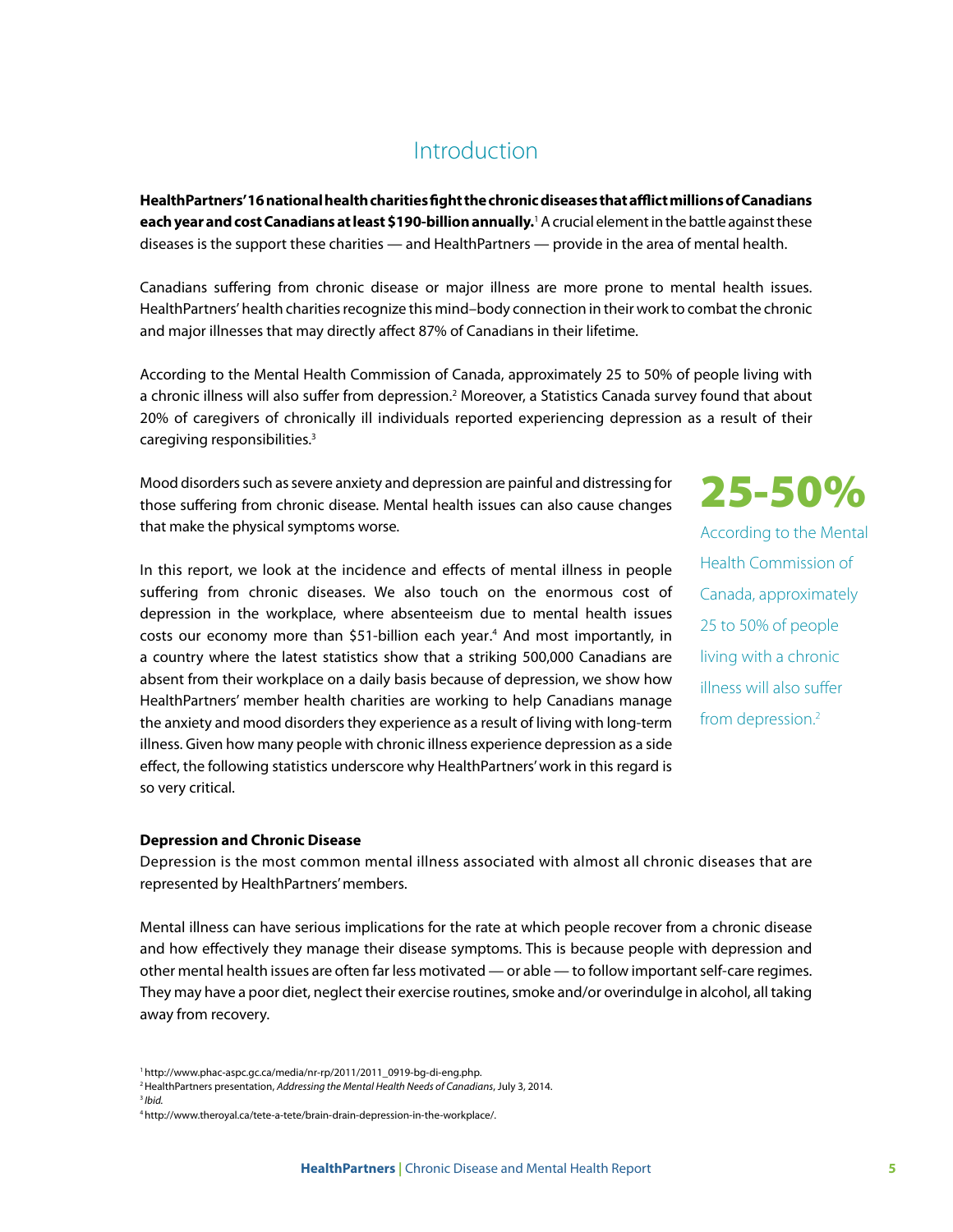

## Mental Health in the Workplace – One of the Most Pressing Issues of Our Time

**Mental health in the workplace — it's an important health issue that concerns a growing number of employers across the country.** So it is not surprising that the Conference Board of Canada revisits this issue in depth each year, dedicating an entire symposium to Workplace Wellness and Mental Health. According to a Conference Board survey, conducted in 2011, less than half of employees (46%) feel that their workplace promotes a mentally healthy work environment.<sup>5</sup> In addition, the prevalence of mental health disorders generally is higher in the workplace than in the general population.<sup>6</sup>

## More than 80%

Mental health problems and illnesses are rated one of the top three drivers of both shortand long-term disability claims by more than 80% of Canadian employers.8

Mental health in the workplace is also an issue the Government of Canada is taking very seriously. In fact, a March 31, 2015 report by Janice Charette, Clerk of the Privy Council and Secretary to the Cabinet, places mental health as a 'topthree priority' for the federal public service. To quote Ms. Charette (*Ottawa Citizen*, May 8, 2015): "We have colleagues who struggle with post-traumatic stress disorder, depression, and other serious and sometimes debilitating conditions."

And she's right. With one in five Canadians affected by mental illness, it is no wonder that every day, 500,000 Canadians are absent from work due to mental health problems.

Bottom line: workplace health and well-being is now top-of-mind for CEOs and employers in every workplace sector — for good reason, as the following facts gathered by the Mental Health Commission of Canada confirm:

- Mental health problems and illnesses are rated one of the top three drivers of both short- and long-term disability claims by more than 80% of Canadian employers.
- 21.4% of Canada's working population has a mental illness, with the youngest workers the hardest hit.
- 28% of people between the ages of 20 and 29 will experience a mental illness in any given year. By the age of 40, a worker has a 50% chance of having a mental illness.<sup>7</sup>

<sup>5</sup> Conference Board of Canada, *Building Mentally Healthy Workplaces: Perspectives of Canadian Workers and Frontline Managers*, 2011. 6 Conference Board of Canada, The Footprint of Mental Health Conditions, May 2015. <sup>7</sup>*Ibid.*

<sup>&</sup>lt;sup>8</sup> Towers Watson. Pathway to health and productivity. 2011/2012 Staying@Work survey report, 2012.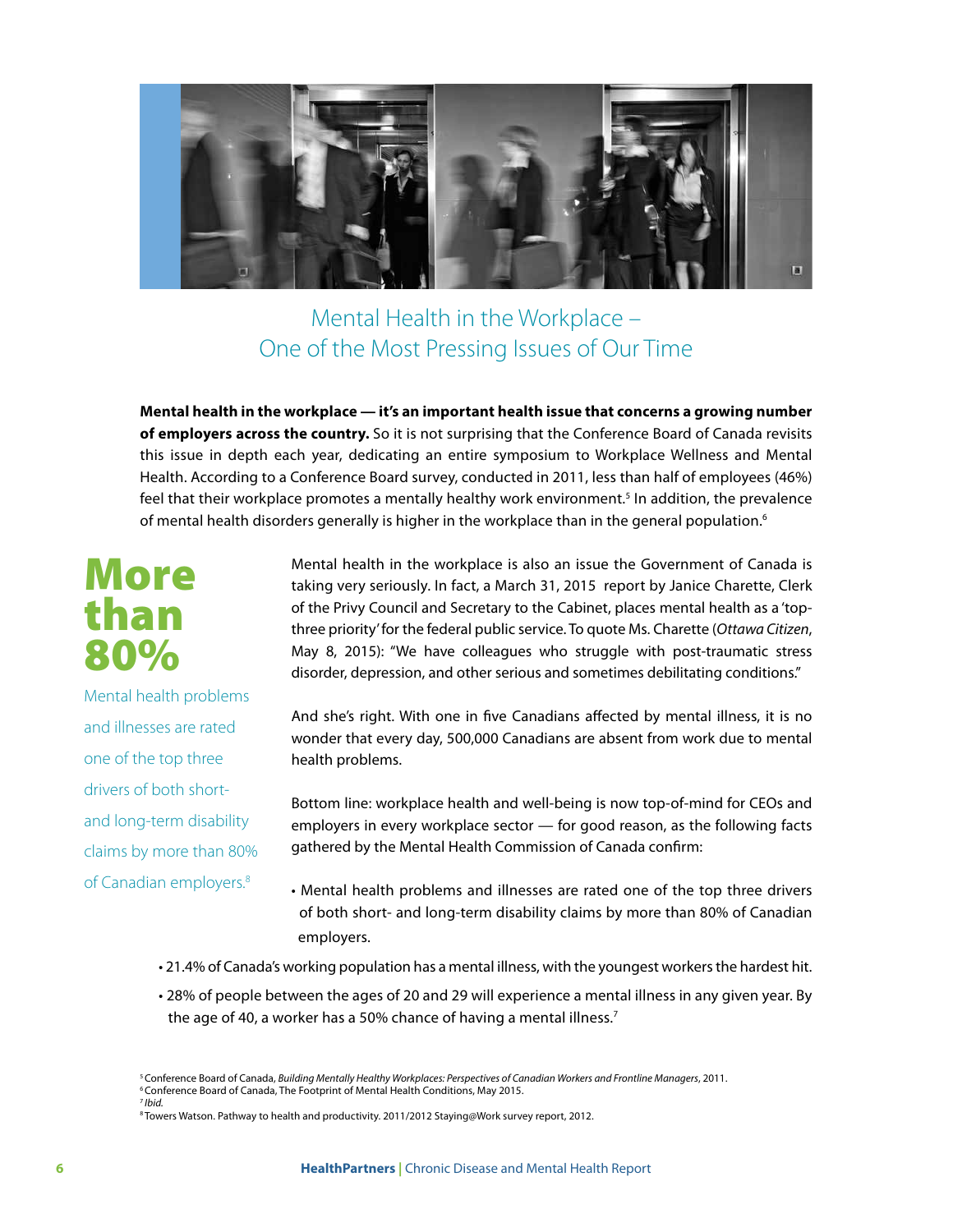

In the federal public service, the statistics are even more alarming. Consider:

- In 2010, mental illness was responsible for 47% of all approved disability claims in the federal public service — a rate almost double that from 20 years ago.
- Employee mental illness costs companies and the public service sector lost productivity, decreased revenues, and increased expenses for temporary employees and disability claims. The fastest growing category of disability costs to Canadian employers is depression. In fact, the percentage of Canadians with depression who have had to leave their work for short-term and longterm disability or who have had to leave work permanently is a staggering 70%.<sup>9</sup>

Plus, there are a host of deleterious effects that employee absenteeism creates for co-workers, who must carry a much heavier load. Such a super-stressful environment creates an increasingly unhappy, unhealthy workplace.

That's the workplace effect. But what about the person suffering from mental illness? In addition to a mental condition, a person will generally experience a range of physical symptoms that include headaches, lethargy, insomnia, even obesity. These symptoms not only worsen the mental disorder, but can also make it harder for the person to return to work.

The mind-body connection is real; it's disturbing; and it's serious.

As HealthPartners demonstrates in this report, people with chronic illnesses, like diabetes or cancer, are even more prone to experience depression than the general population. And, according to a 2011 Statistics Canada report, it is employees who have both a mental and a physical illness who stay off work the longest.

47%

In 2010, mental illness was responsible for 47% of all approved disability claims in the federal public service — a rate almost double that from 20 years ago.

<sup>9</sup> "Facts on Depression", workwithus.ca.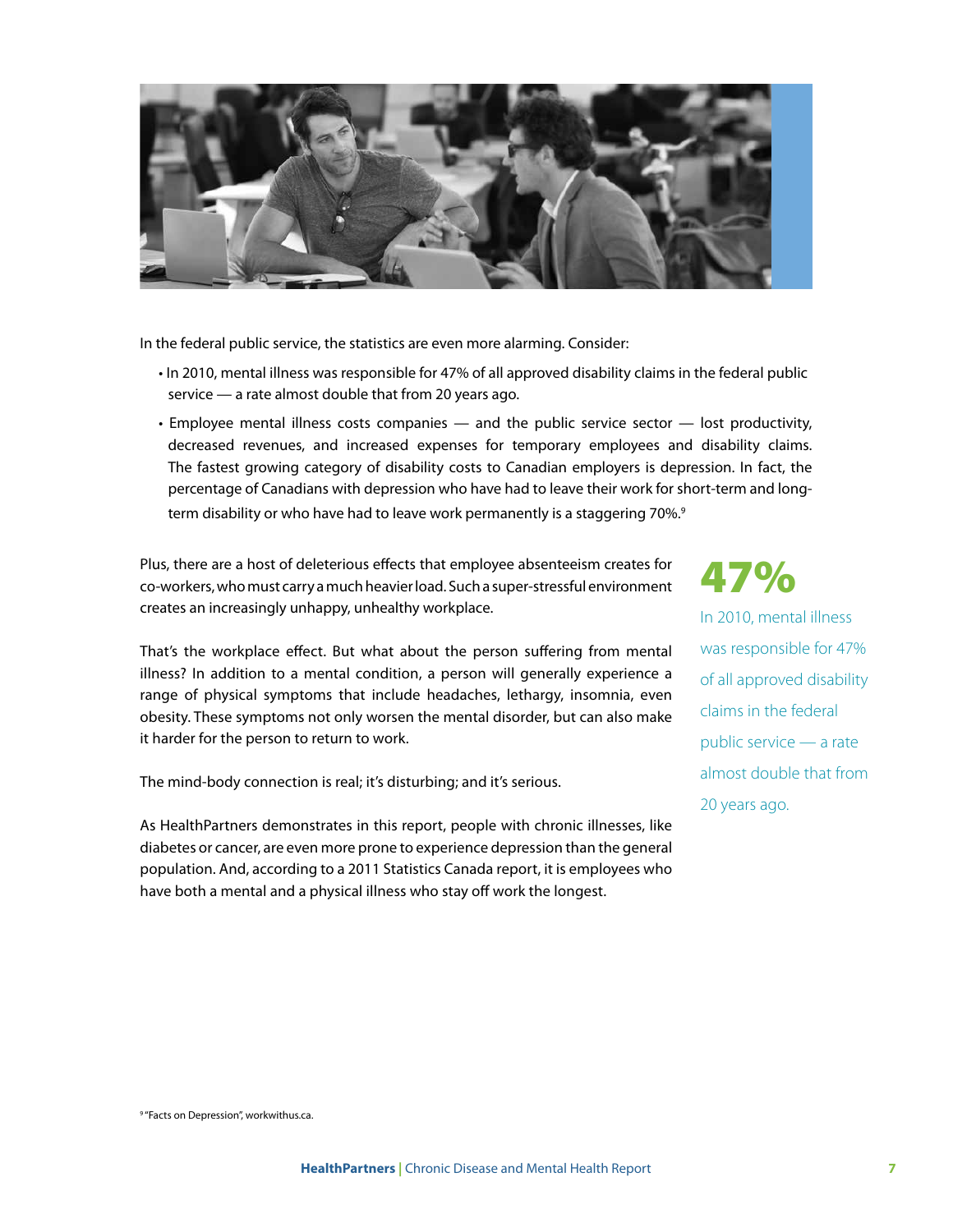

Given the World Health Organization's alarming prediction that depression will rank second only to heart disease as the leading cause of disability worldwide by 2020, it makes sense that employers in all workplace settings support improved mental and physical health among their employees.

## 3 million

Nearly 3 million Canadians will experience depression at one point in their lives. Most often, it affects people in their working years, between the ages of 24 and 44.<sup>10</sup>

The payoff for employers that offer solid mental health programs and support is a psychologically healthy workplace. And for employees coping with both a chronic disease and a mental health issue, a healthy workplace provides the beneficial environment that can help boost positive health outcomes on the physical side as well. The result? Greater productivity; more innovation; far fewer grievances, disability claims, interpersonal conflicts and staff turnovers; and far less absenteeism. HealthPartners' members have the mental health program expertise to help chronically ill employees — and their employers — achieve these goals.

**To sum it up, mental health in the workplace is one of the most pressing issues of our time. HealthPartners' 16 member health charities recognize** 

**this — and have put in place supports specially designed to help people experiencing both physical and mental illness continue in their jobs or make a smooth, strong transition back to the workplace, provided their particular chronic disease or illness allows this.** 

#### Other member supports:

#### **Parkinson Society Canada**

Services for individuals, family members and caregivers

**Multiple Sclerosis Society of Canada** A Guide for Caregivers

**Canadian Liver Foundation** National 1-800 Help Line

<sup>10</sup> Canadian Mental Health Association Ontario website (ontario.cmha.ca), "Depression in the Workplace".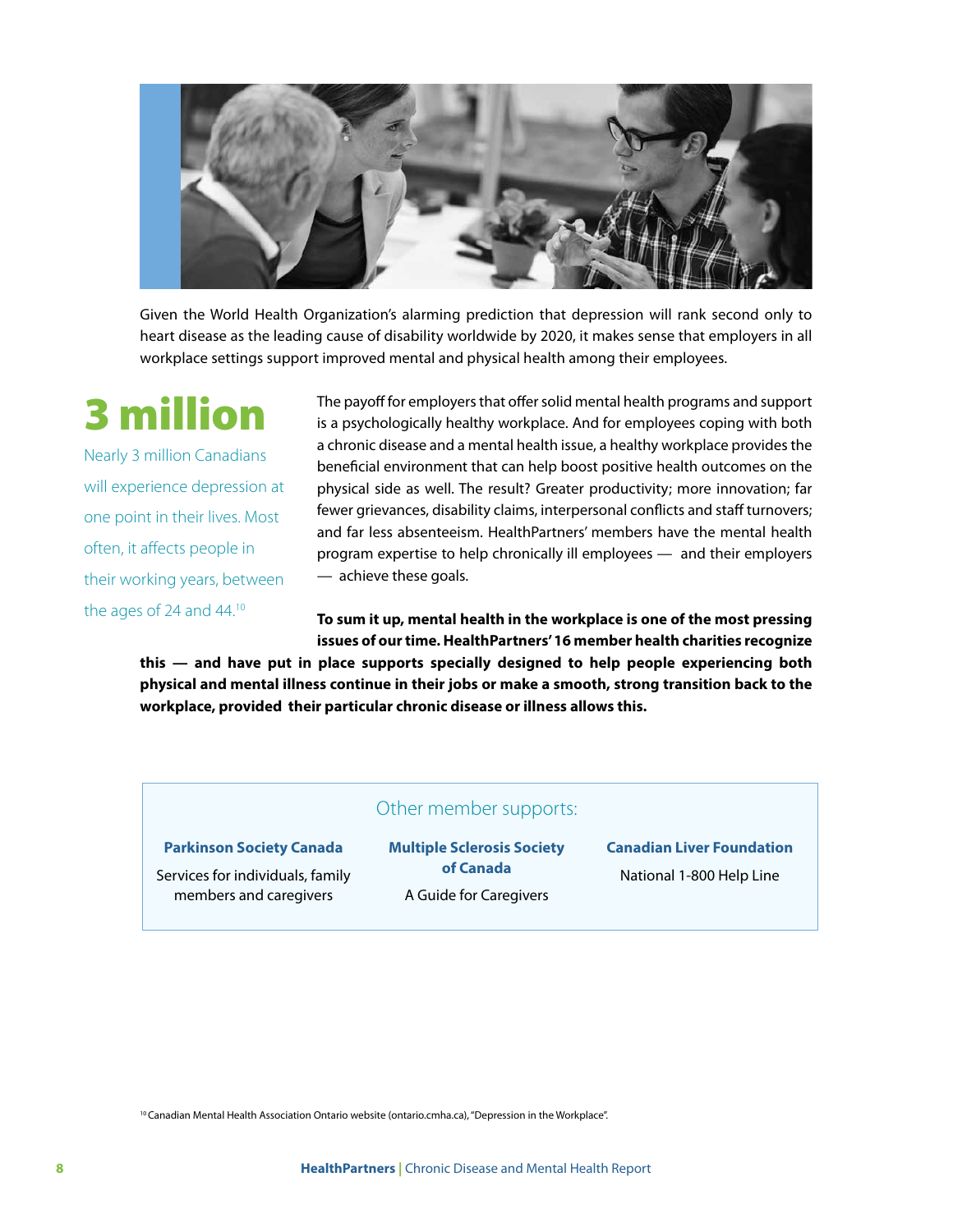

## A Snapshot of Mental Disorders and Major Diseases

**This section looks at how the presence of mental disorders like depression affects three major diseases: cancer, heart disease and diabetes.** The basic principles in the three examples here — that mental illness exacerbates the symptoms of the physical disease and hampers recovery — hold true for all diseases that HealthPartners' 16 member charities fight.

#### **Cancer and Mental Illness**

Of all the Canadians who are diagnosed with cancer, as many as 42% experience depression.11 Their symptoms include insomnia, loss of interest in life, anxiety, anger, poor concentration and, in extreme cases, suicidal thoughts. Many cancer patients find that dealing with the emotions they undergo as a result of the disease is more difficult than coping with their physical symptoms. Moreover, if mental illness is left untreated, cancer patients are more likely to be hospitalized, effective treatment is compromised and, ultimately, their chances of survival are diminished.

42% Of all the Canadians who are diagnosed with cancer, as many as 42% experience depression.<sup>11</sup>

But, research shows that when cancer patients with depression get the right mental health treatment, that treatment helps the body as well. A study conducted by Dr. David Spiegel at Stanford University demonstrated that women with advanced breast cancer who attended a weekly support group lived approximately twice as long as a similar group who didn't have such support. In Dr. Spiegel's opinion, treating depression in people with cancer helps to ease symptoms of pain, nausea and fatigue. Treatment for their depression may also help people with cancer live longer and enjoy a better quality of life.

These results were recently echoed in a Canadian study involving 24 women in four Ontario breast cancer self-help groups. It found that participants derived emotional support benefits including connecting with other breast cancer survivors, feeling understood, providing hope and sharing experiences, including healthy laughter. The informational and practical support benefits included sharing of important information for health and well-being.<sup>12</sup>

11 R. Gray, M. Fitch, C. Davis, C. Phillips, "A qualitative study of breast cancer self-help groups," *Psychooncology*, December 1997. 12 World Federation of Mental Health, *Mental Health and Chronic Physical Illnesses*, 2010, p. 7.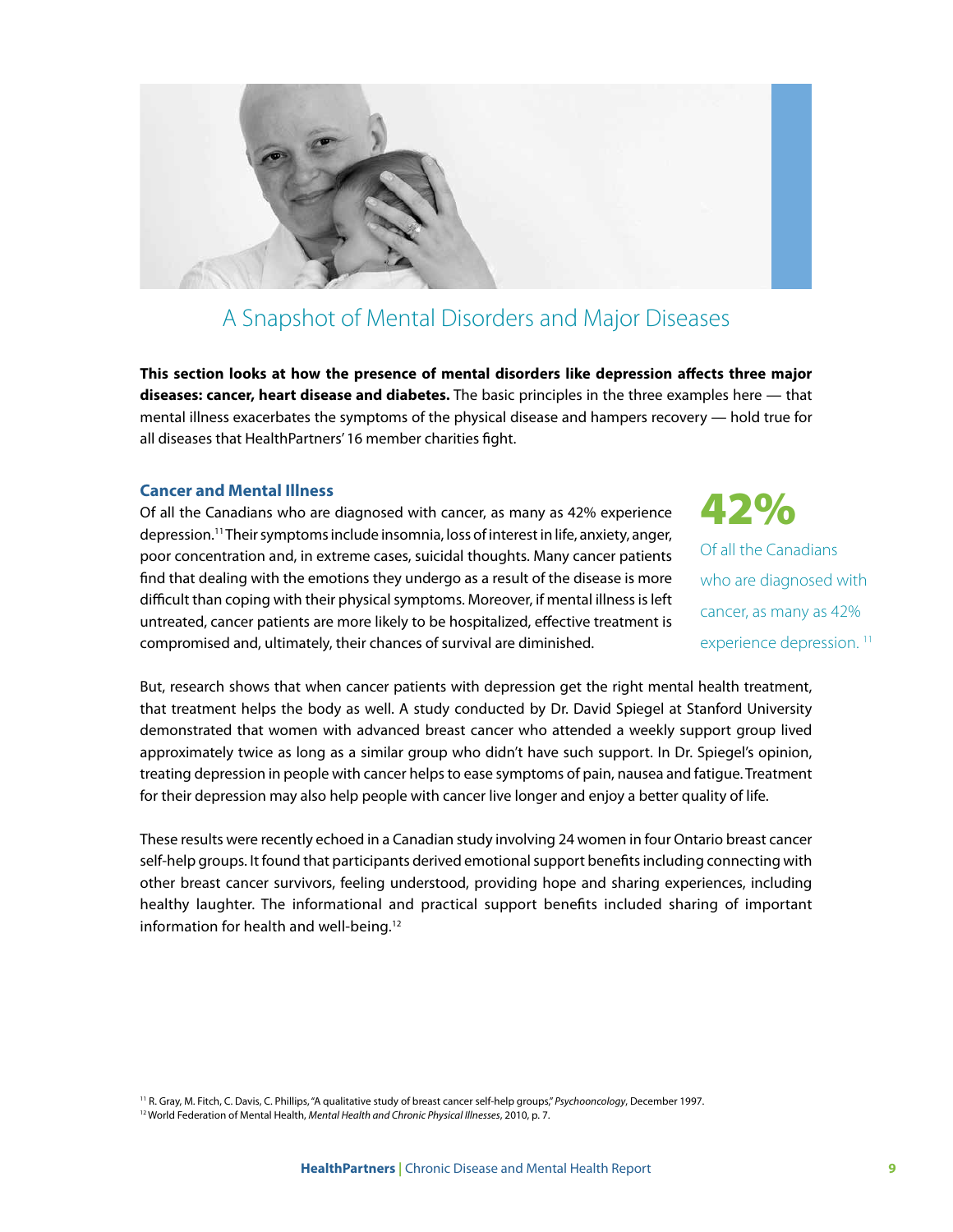#### **Heart Disease and Mental Illness**

Mental stress and depression can have a huge effect on patients' ability to recover from cardiovascular disease. Canadians who have depression as a result of their heart disease are at greater risk of another heart attack than those with heart disease who have good mental health. This is because lifestyle choices associated with depression, like smoking, excessive alcohol consumption, poor diet and lack of exercise, can contribute to a worsening of the physical symptoms. Moreover, feelings of depression can undermine the discipline and determination people need to stick with their cardiac treatment regimes.

Research shows that people who survive heart attacks but suffer from major depression have a three to four times higher risk of dying within six months than heart attack survivors who are not depressed. In fact, depression is such a risk factor in heart disease that the American Heart Association recommends that every heart patient be screened for depression.<sup>13</sup>

#### **Diabetes and Mental Illness**

...research shows that depression increases the risk of mortality in people with diabetes by 30%.<sup>14</sup>

30%

People with diabetes can find this illness extremely psychologically demanding because they have to follow a very strict and restrictive daily routine in order to manage it. Such a drastic lifestyle change can be emotionally overwhelming for people. In trying to take care of themselves, people with diabetes may feel angry, frightened, discouraged, depressed and unmotivated. When they are in a state of depression, they may overeat — particularly unhealthy foods — which raises blood sugar levels and puts them at increased risk for developing diabetes-related complications such as heart disease, blindness, kidney disease and nerve damage.

People who have both diabetes and depression experience more severe symptoms of both diseases. They also require more medical services and have to take more time off work than people with diabetes who have good mental health. As well as absenteeism, presenteeism can pose a real problem in the workplace for those suffering from both diabetes and depression. With presenteeism, even though people are able to show up for work, their depression has a negative effect on their memory and concentration and their ability to interact effectively with their colleagues. As a result, their work performance suffers. Presenteeism can also lead to work-related accidents, errors of judgment and conflict and interpersonal difficulties with co-workers and clients.

Moreover, research shows that depression increases the risk of mortality in people with diabetes by 30%.<sup>14</sup>

For all these reasons, a report published by the World Health Organization and the International Diabetes Federation emphasizes the importance of supporting psychological well-being in people with diabetes.<sup>15</sup> Similarly, the Canadian Diabetes Association recommends that physicians and other members of an individual's health care team consider and address the psychological aspects of living with diabetes. Establishing and maintaining good mental health is increasingly recognized as a primary factor in people's ability to take care of themselves and manage this chronic illness effectively. Good mental health will also help people contribute their very best at work, in their relationships with their families and in their communities.

<sup>&</sup>lt;sup>13</sup> World Federation of Mental Health, *Mental Health and Chronic Physical Illnesses*, 2010, p. 7.<br><sup>14</sup> Ibid, p.11. <sup>15</sup> *Ibid*, p.12.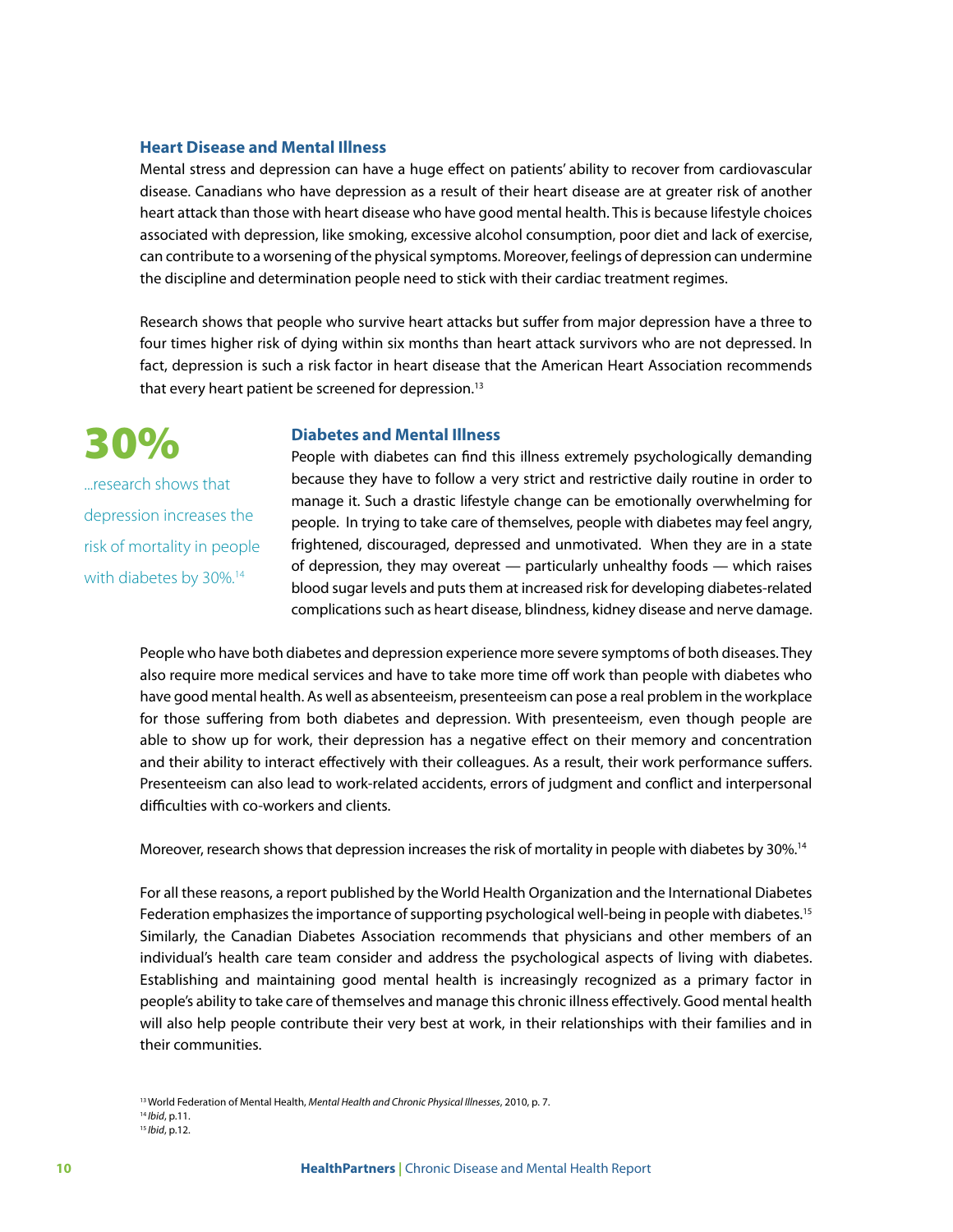

## HealthPartners' Focus on Psychological Well-Being in Fighting Chronic Illness

**HealthPartners represents 16 of Canada's most trusted and respected health charities organizations that tackle major diseases and chronic illnesses, such as cancer, ALS, stroke and Huntington disease.** The organizations believe that by working together they can improve the health of Canadians. Over the past 25 years, HealthPartners has raised over \$135 million for these health charities — working hard behind the scenes to make sure we reach as many Canadians as possible. No matter which part of the country you live in, the impact of your donation to HealthPartners is felt in your community.

Every day, HealthPartners' members are providing the expert information and guidance that people living with chronic disease need in order to enjoy the very best lives they can, physically and emotionally. The 16 partners recognize the vital role that psychological well-being plays in peoples' outlooks and their ability to manage their care and cope with the difficult challenges of long-term illness. HealthPartners' members also have programs that offer peer-to-peer lifelines and support to spouses and others caring for those with chronic illness.

#### **Members' Mental Health Resources**

This section highlights the mental health support resources and programs of six HealthPartners' members: the Canadian Cancer Society, the Heart and Stroke Foundation, the Canadian Diabetes Association, Crohn's and Colitis Canada, the Arthritis Society and the Alzheimer Society of Canada. While we have only featured six of HealthPartners' members for the purpose of this report, it is important to note that this is not a comprehensive list of the many services and support programs offered by our 16 members. Additional resources are included in the Appendix at the end of this report.

\$51 billion Every day, 500,000 Canadians are absent from their workplace because of depression

– costing our national economy more than \$51-billion annually.<sup>16</sup>

#### Other member supports:

**Canadian Hemophilia Society**

Parents Empowering Parents Program (PEP)

**Cystic Fibrosis Canada** Webinar for parents

 **Huntington Society of Canada**  Family Services Program

16 http://www.theroyal.ca/tete-a-tete/brain-drain-depression-in-the-workplace/.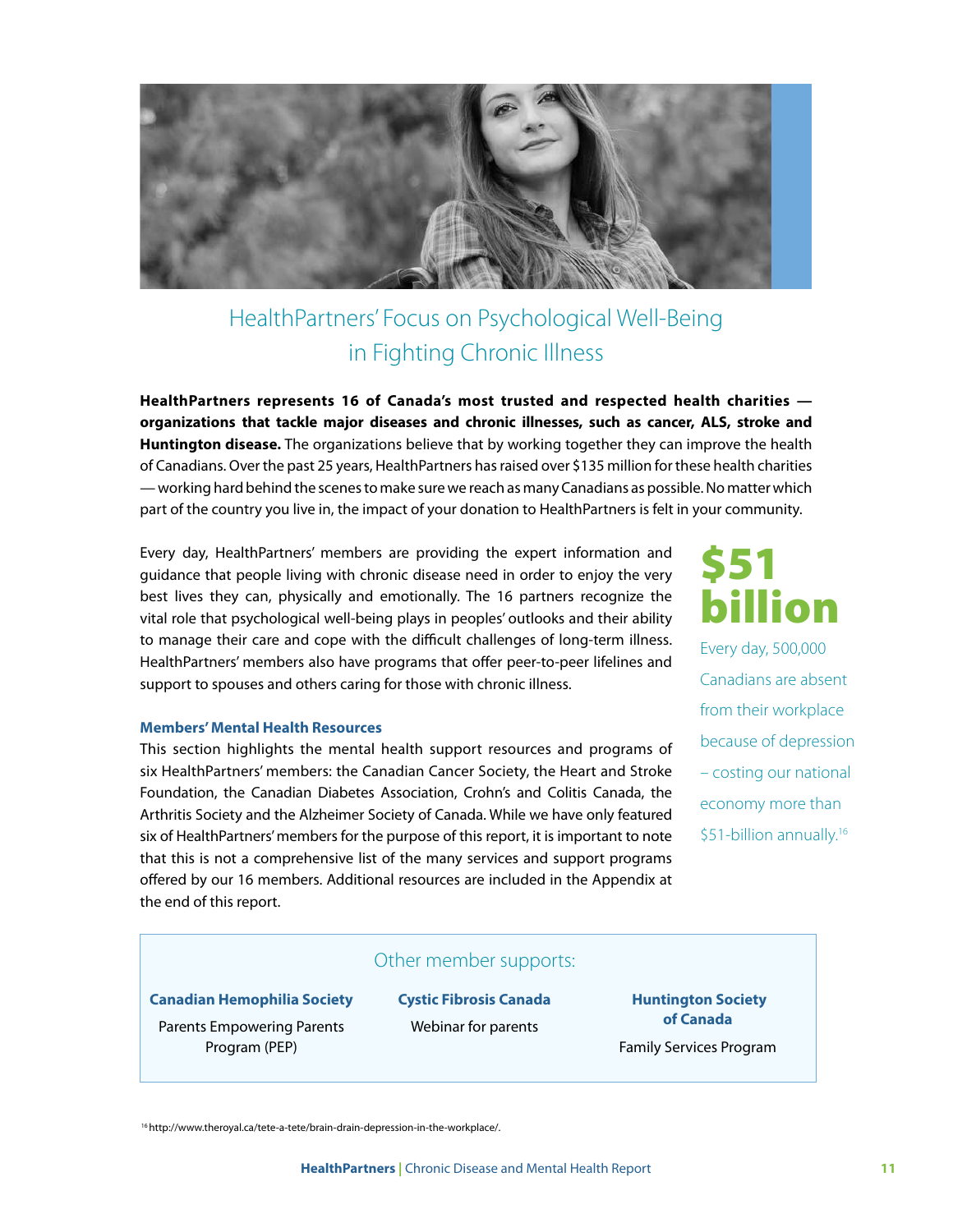### Canadian Cancer Society's Support for Mental Health

The Canadian Cancer Society has established expertise in responding to the link between cancer and mood disorders. As its educational resources make clear, one in four people will be clinically depressed at some point in their cancer journey.17 Moreover, other factors, such as side effects from chemotherapy and some pain-relieving drugs, nutrition problems and pain, add to the risk of depression. Drawing on its more than seven decades of experience working to eradicate cancer and enhance the quality of life of people living with the disease, the Canadian Cancer Society has developed a range of educational resources and supports to help countless Canadians meet the day-to-day challenges of their illness with courage and renewed psychological well-being.

These supports include:

#### **"CancerConnection"**

This service connects cancer patients and caregivers with trained volunteers who have lived with the disease. The peer volunteers offer encouragement and share ideas for coping. People can connect with them either by phone or through an online community. In a 2012–2013 survey of Canadians using CancerConnection, 93% said it made them feel more supported; 91% said they were coping better; and 88% said they felt less anxious.<sup>18</sup>

Here's how two people described their experience with the 1-888 CancerConnection line:

*"They were positive and reinforcing. It's important to know you're not alone."*

*"It was always Marie who talked to me. She was able to hook me up with other women who had a similar diagnosis and similar lifestyle. This was someone who had walked my walk. Hearing her zest for life and being able to talk to someone who had come out the other side was a real relief to me."* 

#### **Online Guidance**

To help people understand and cope with the gamut of emotions they will undergo with a cancer diagnosis, the Canadian Cancer Society provides information for dealing with fear and uncertainty, anger, guilt, stress and anxiety, feelings of loneliness and isolation, and sadness and depression. This online resource offers tips for managing depression through exercise, eating well, yoga and meditation, and encourages anyone who has thoughts of suicide to talk with a health professional immediately.

#### **Cancer Information Service**

This multilingual toll-free service is available to cancer patients, caregivers and anyone who needs help in understanding cancer and finding community support services. Trained specialists give callers clear and accurate information and answer questions about all types of cancer, diagnostic tests, treatments, side effects and many other cancer-related topics. In 2012–2013, over 55,000 Canadians used this service. A survey conducted that year showed that 89% of the cancer patients and caregivers who called the service reported feeling more supported; 85% said they were coping better as a result; and 78% said they felt less anxious after talking with the Information Service specialist.<sup>19</sup>

<sup>&</sup>lt;sup>17</sup> Canadian Cancer Society website (cancer.ca), "Cancer Journey/Recently Diagnosed/Emotions and Cancer".

<sup>&</sup>lt;sup>18</sup> Survey conducted by the Propel Centre for Population Health Impact. Propel was founded by the Canadian Cancer Society and the University of Waterloo.

<sup>19</sup>*Ibid.*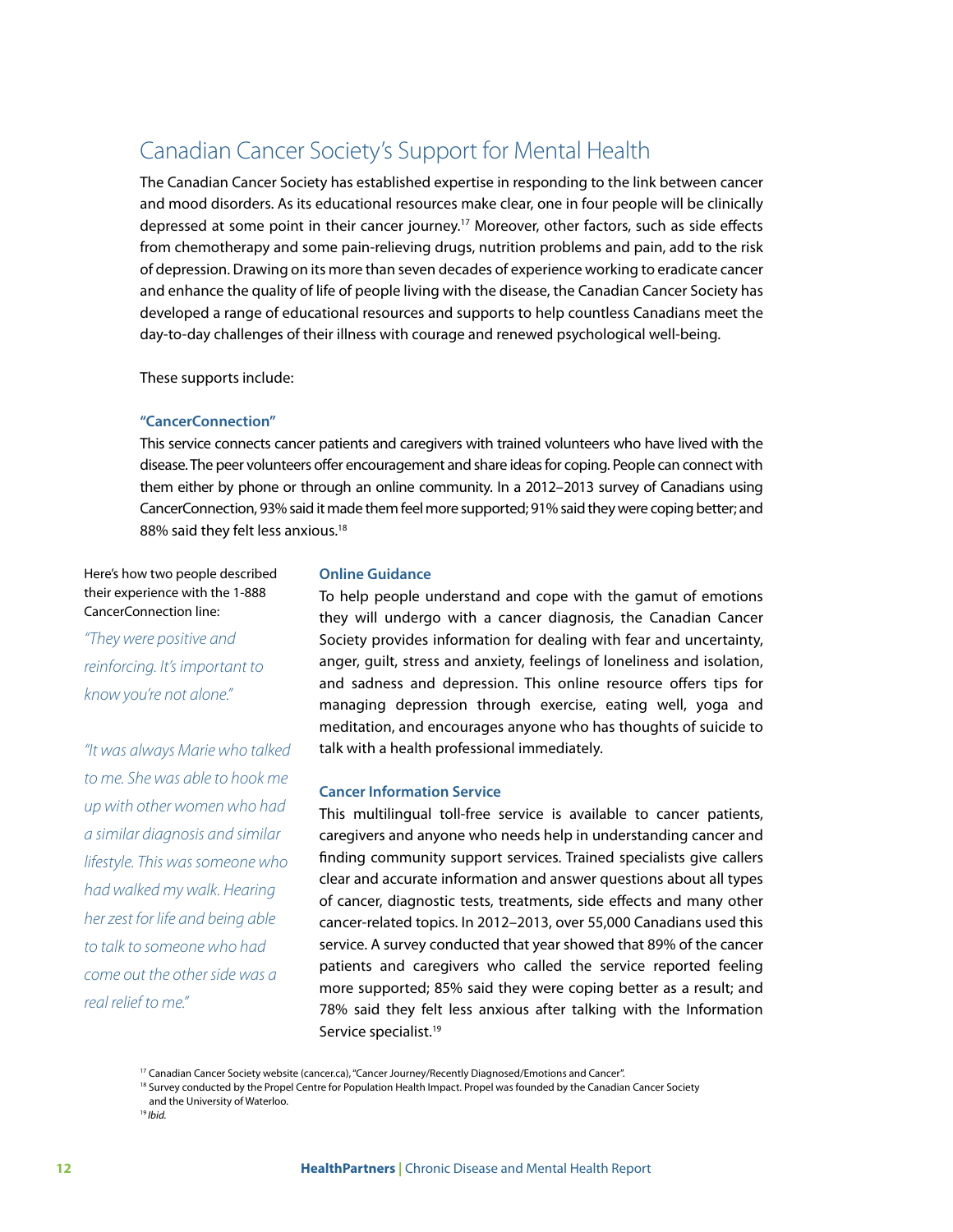### Heart and Stroke Foundation's Support for Mental Health

Since its beginnings in 1952, the Heart and Stroke Foundation has played a leading role in the study, prevention and reduction of disability and death among Canadians from heart attack and stroke. The Foundation knows just how essential psychological well-being is to maintaining the healthy lifestyle that helps to prevent a recurrence of these diseases. Over the years it has built up a comprehensive toolkit of strategies for coping with depression, anger and debilitating anxiety — mental disorders that affect many people who have gone through the traumatic experience of a heart attack or stroke.

#### **Personal experiences**

These strategies are presented through the Foundation's empowering video stories, where Canadians who have suffered a heart attack or stroke describe their challenges and the journey they took to learn about the disease. These frank, personal presentations explore the devastating impact these illnesses can have on individuals and their families, and the methods that have helped them cope emotionally and maintain a positive perspective. Presenters delve into issues of anger and depression and offer others the reassurance that emotional healing after a heart attack or stroke is possible. "Fifty per cent of people who have had a stroke have depression," counsels one presenter. "You have to become conscious of this and how you are going to manifest it." 20

Several of the people featured in the Foundation's online video stories recommend group therapy, meditation and mindfulness as excellent techniques for coping with depression and anger. The essence of mindfulness practice is to pay attention to what is happening now — in one's immediate surroundings — and to keep negative thoughts in check. This practice allows people to respond to life's pressures in

a calmer manner, which benefits them mentally and physically. Key tools include the Foundation's free mindful meditation audio sessions, a link to mindfulness programs offered throughout the country and an online how-to booklet called *Coping with Stress*.

Meldon, who suffered a heart attack at 56, one of the Foundation's video presenters– *"Having a heart attack is a near-death experience. It forces you to make changes that I wouldn't otherwise have done. You can turn it into something positive, a life-changing event for the better. Change is really hard, but it's worth it in the end."* 

<sup>20</sup> Heart and Stroke Foundation website (heartandstroke.com), "Video Stories – Speaking from Experience".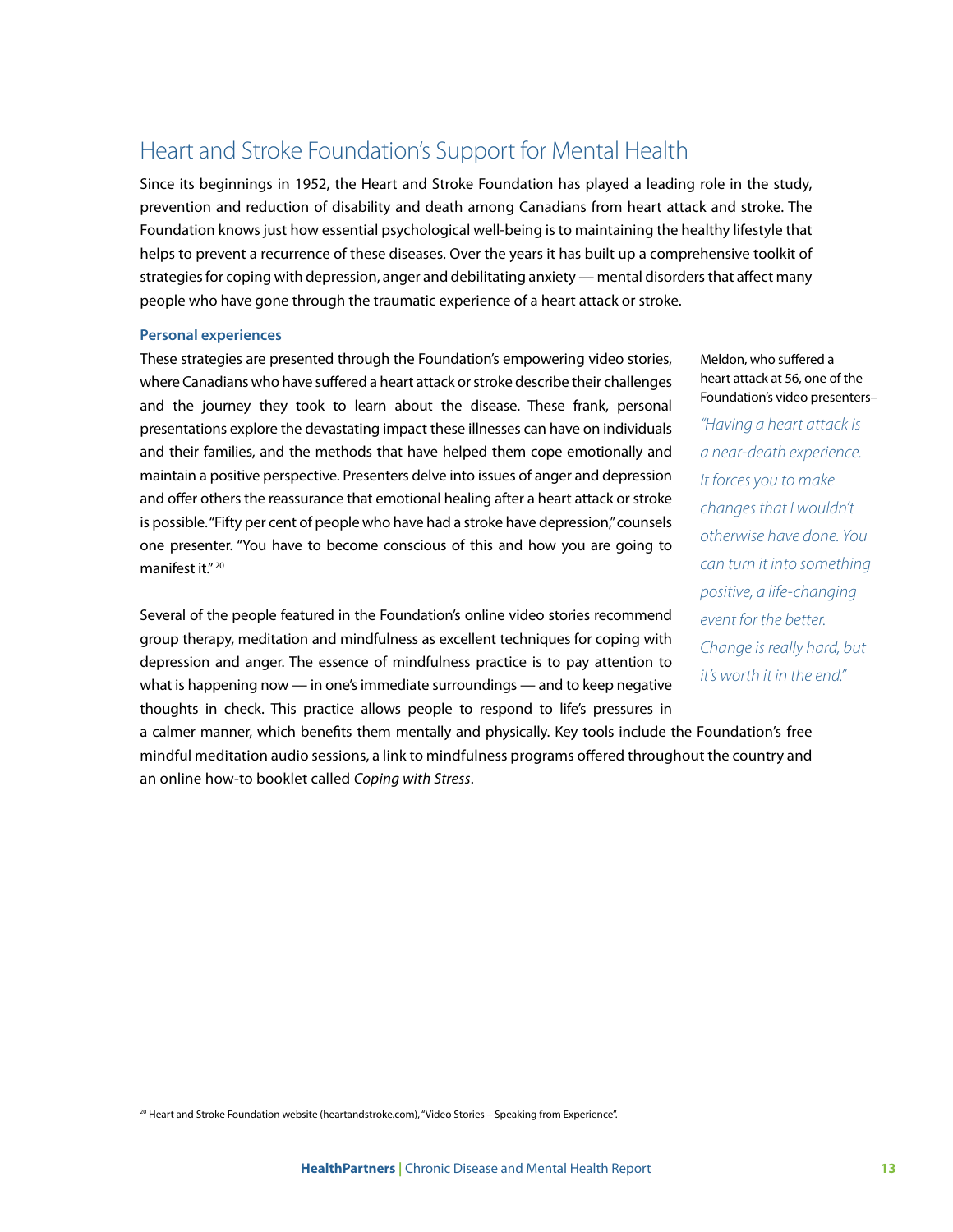## Crohn's and Colitis Canada's Support for Mental Health

Crohn's disease and ulcerative colitis are diseases that inflame the lining of the gastrointestinal tract and disrupt the body's ability to digest food, absorb nutrition and eliminate waste in a healthy way. Symptoms include abdominal pain, cramps, fatigue and loss of appetite.

Crohn's and Colitis Canada knows that people with Crohn's disease and ulcerative colitis have a higher risk than the general population of developing mental health issues, such as depression. Research funded by the organization has confirmed that these diseases exact an emotional toll on people even when they are not experiencing a flare-up of symptoms. Moreover, studies show that depression actually aggravates the body's reaction to inflammation and may worsen the symptoms of Crohn's and Colitis. To examine this phenomenon further, Crohn's and Colitis Canada is funding research that is looking at the link between depression and the bacterial composition of the intestine.

*"I am really grateful to Crohn's and Colitis Canada for its educational resources and the peer-to-peer outreach support that has been a huge part of helping me come to terms with living with ulcerative colitis."* 

#### **Self-Care Support**

Crohn's and Colitis Canada places great emphasis on the powerful connection between mind and body in all its educational resources and support programs. It highlights ways to help people with these illnesses feel stronger physically and mentally. These include regular exercise like walking, yoga or tai chi; keeping issues in perspective; consulting a stress management professional; and avoiding frustration and exhaustion by learning to say no to excessive demands at work or at home.

– Andrea Hopkins

In addition, Crohn's and Colitis Canada urges people with these diseases not to become socially isolated. The organization strongly underlines the benefits of

finding a community of peers who understand what people with these illnesses are going through and who share their concerns. To help them forge this connection, the organization provides a link for locating their nearest chapter of Crohn's and Colitis Canada.

#### *"Gutsy Peer Support"*

The organization also supports mental well-being through *Gutsy Peer Support*, a peer-to-peer support program that provides one-on-one advice about how to deal with the psycho-social aspects of these diseases every day. These aspects touch on work, travel, school, relationships, and overall stress and anxiety. All *Gutsy Peer Support* volunteers receive specialized training in order to be able to provide emotional support and share their knowledge with people newly diagnosed with Crohn's or colitis, or those who are going through a change of symptoms. Interested individuals fill out a "Request a Mentor" electronic form; once a suitable match is available, applicants receive a link to their own private online chat page.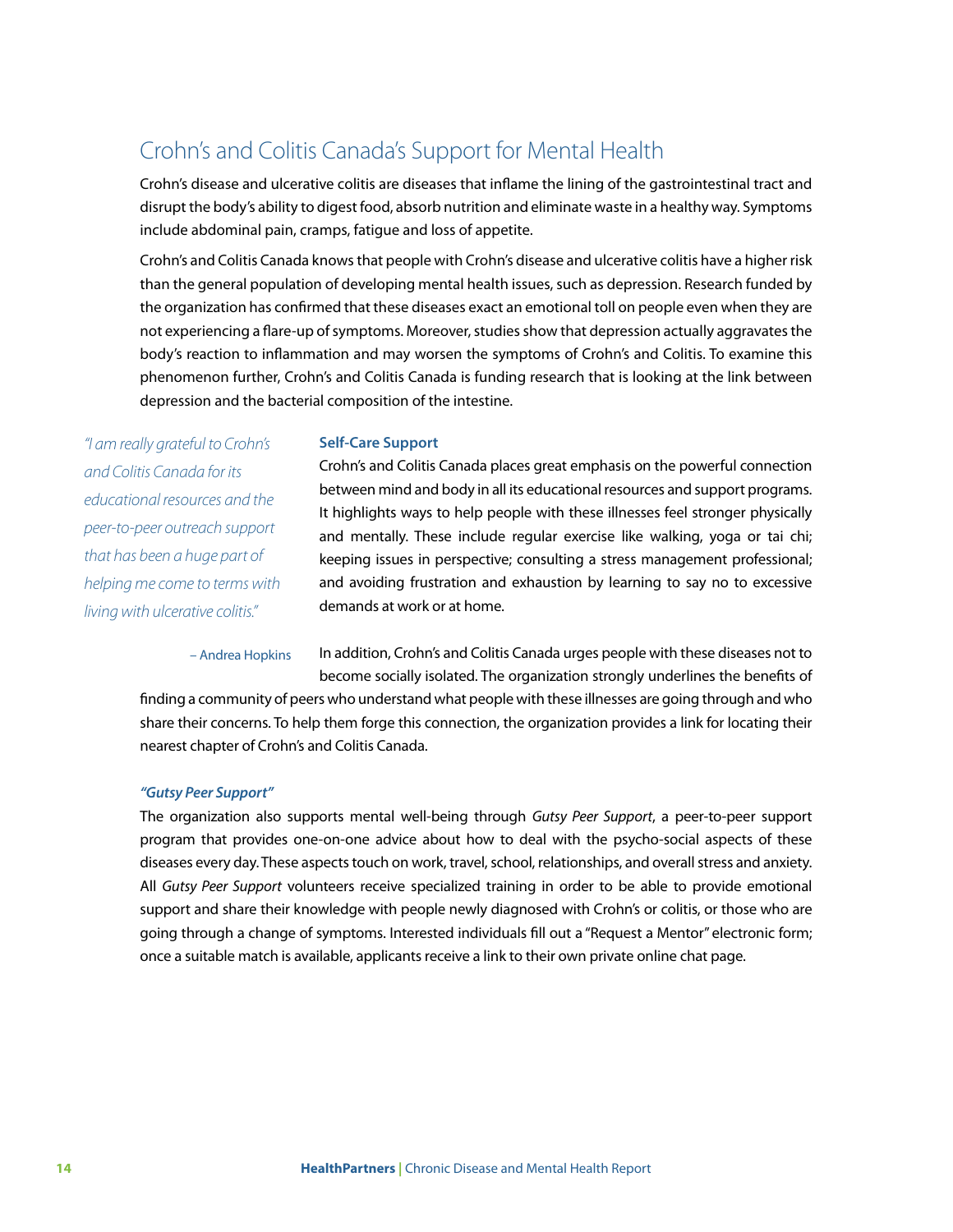## Canadian Diabetes Association's Support for Mental Health

Since 1953, the Canadian Diabetes Association has led the fight against diabetes by working to prevent the onset and consequences of diabetes, discover a cure and help the over 10 million Canadians affected by the disease enjoy healthy lives. To enable them to manage the illness and live the best life possible, the Association has brought together a wealth of online advice, including how to cope with depression, which is twice as common in people with diabetes as in the general population.

#### **Online advice**

The easy-to-follow guide on managing emotions that range from fear and anxiety, through to grief and clinical depression helps people avoid the extremely serious complications that can result from not treating mood disorders. We're talking about heart disease, blindness and nerve damage. Through the Association's online resource, people newly diagnosed with diabetes learn how to counter the sense of being overwhelmed and taking refuge in denial. Recognizing that this illness will play an important part in their life is a major step towards accepting the disease and taking the measures needed to manage it.

The Association offers advice on how to reduce fear and anxiety by taking charge of one's own health, and learning about diabetes and how to prevent illness-related complications. People who feel angry at the lifestyle restrictions imposed by diabetes are encouraged to speak with a healthcare professional because anger can interfere with their self-care regime. Anger can also be the result of low blood sugar levels another reason to seek the guidance of a medical practitioner.

To enable people to manage the illness and live the best life possible, the Canadian Diabetes Association has brought together a wealth of online advice, including how to cope with depression, which is twice as common in people with diabetes as in the general population.

Grief, similar to that felt when a loved one dies, is another emotion that can make people living with diabetes feel vulnerable. Essentially, they are mourning the loss of

the lifestyle they had before their diagnosis. To help alleviate this sense of grief, the Association recommends speaking to another person who is living with diabetes, a counsellor or a healthcare practitioner.

Given the severe impact depression has on poor blood sugar management, health complications and a diminished quality of life, the online resource encourages people with depression to seek help either from a healthcare professional or a peer support group. The Association's online resources include a local events listing to help people connect with others living with the disease.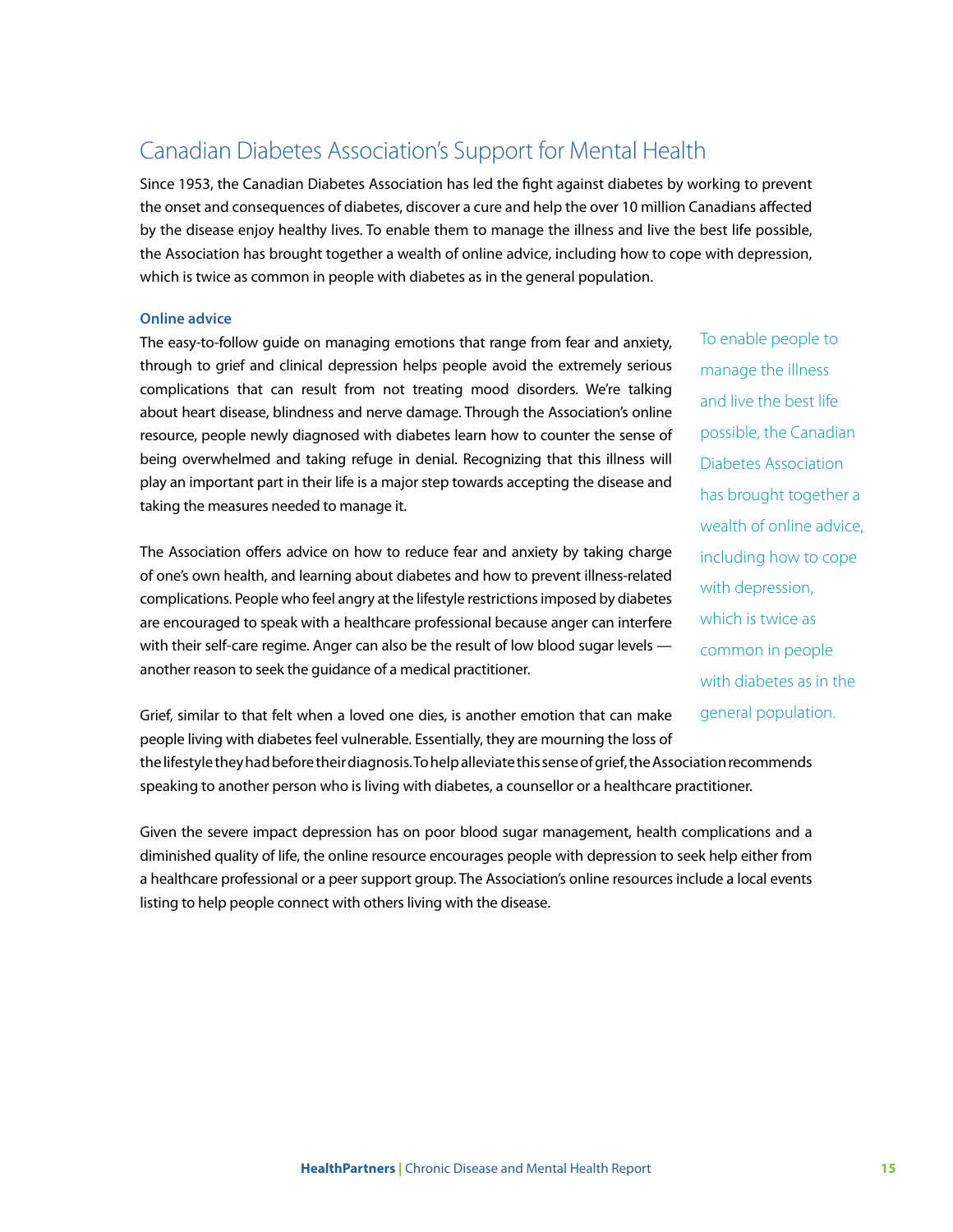## Meet Karen Kemp – Living Proof of Donations at Work

**The last thing Karen Kemp remembers before she slipped into a coma onboard a flight from Japan to Canada was giving a phone number to the man next to her and asking him to call her father if she didn't survive.** The plane made an emergency landing in California, and with a fever of 107°F (42°C) and her blood sugar at 58 (4 to 8 is considered normal), the doctors diagnosed her with Type 1 diabetes, tucked her into a bed of ice packs and gave her six hours to live.

#### **That was 31 years ago.**

Today, 58-year-old Karen is healthy and active, uses an insulin pump and mentors others about living well with an illness that claimed the life of her only sister 10 days before she herself lost consciousness over the Pacific Ocean.

"My health is my number-one concern, but ironically, because we have to be so vigilant about what we eat and how we live, some of us are healthier because we have diabetes. Diabetes may control my life, but I am 'living proof' that I decide how much."

But those first few days were terrifying. "They told me all the risks: cardiovascular disease, stroke, blindness, kidney failure, amputation and neuropathy. And I thought, 'Well, I'll just stay here then. Why bother leaving the hospital?'" Scare tactics aren't used to encourage compliance these days, but when people with diabetes find out what they could be facing, their mental health often suffers along with their physical health.

"It's like playing Russian roulette. You don't know which complications you're going to get or when you're going to get them." There's also the financial anxiety because "diabetes is an extremely expensive disease." Then there's the sheer willpower and vigilance required to stay on top of your blood sugar levels, which fluctuate if you're stressed, tired or sick; if you've eaten too much or too little; if you exercise or don't exercise. "You can never take a break from diabetes," says Karen. "My sister was diagnosed at 24 and she died when she was 26. If you don't take care of yourself, it can happen so quickly."

– Karen Kemp

Karen knew how lucky she was to be alive, and even on the flight from California to Vancouver she was thinking, "Everything happens for a reason. What can I do to make my life count? How can I help other people?"

She began volunteering with the Canadian Diabetes Association (CDA) — one of 16 national health charities working under the HealthPartners umbrella — giving hope to others who not only have to deal with the physical toll the disease takes but also the impact it has on their mental health. "Fortunately my nurse in the Vancouver hospital had Type 1 diabetes and she was vibrant, active and healthy. She lived her life like everyone else. And I thought, if she can do it, I can do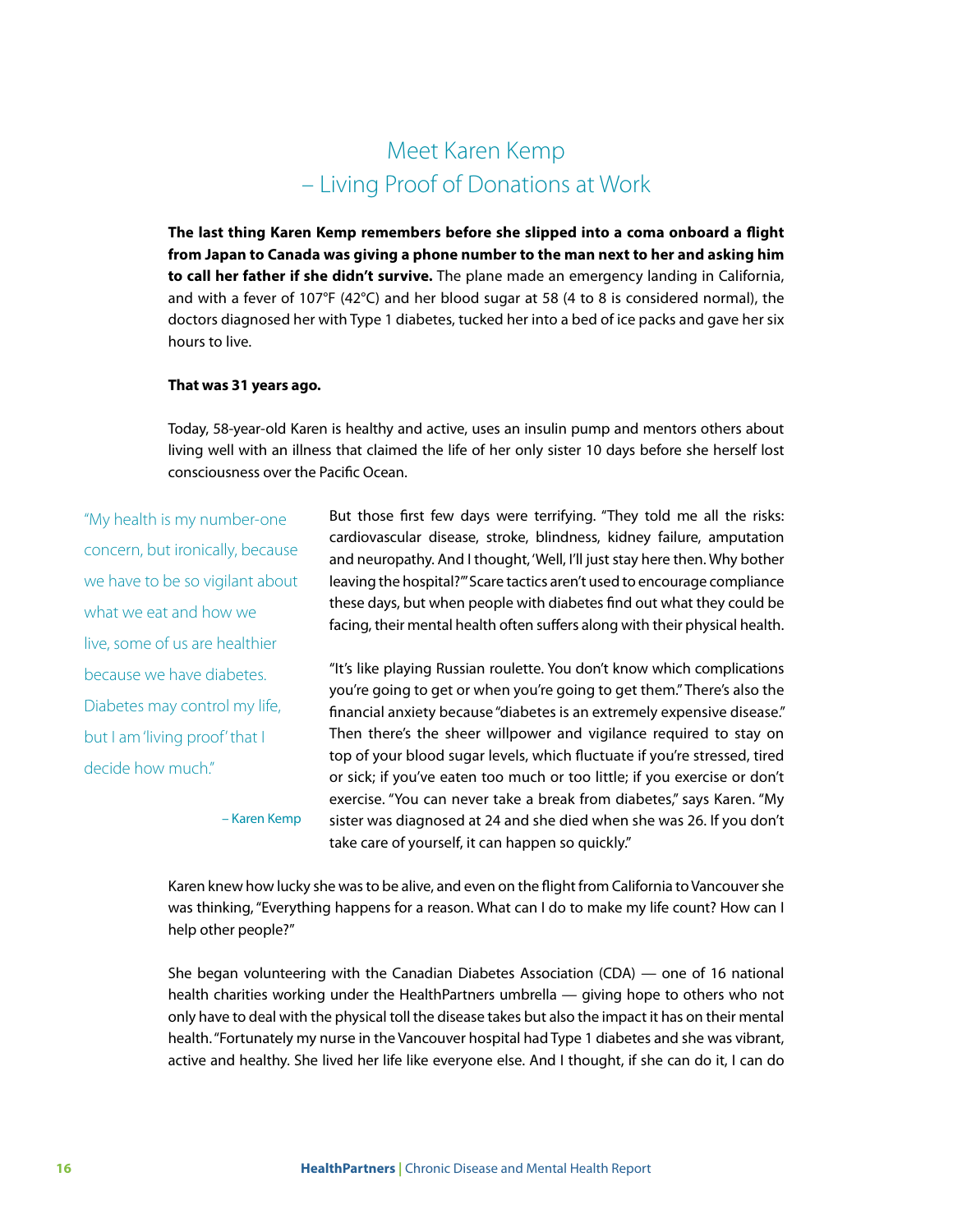"We need support, which means we need to educate the people who are close to us. I've stayed positive because I have supportive friends and family."

– Karen Kemp, living proof of donations at work

it." That kind of inspiration is essential, says Karen. "I attribute living well with diabetes to my role models" — and to a lot of support from the CDA and her inner circle.

"We need support, which means we need to educate the people who are close to us. I've stayed positive because I have supportive friends and family," says Karen. To help others, she has hosted a TV show on living well with diabetes, initiated support groups, created awareness and training programs for youth, and participated in community outreach. All of this helps people deal with the mental health impact of diabetes, which Karen says "is enormous."

"My health is my number-one concern, but ironically, because we have to be so vigilant about what we eat and how we live, some of us are healthier because we have diabetes. Diabetes may control my life, but I am 'living proof' that I decide how much." For more of Karen's story visit **iamlivingproof.ca**.

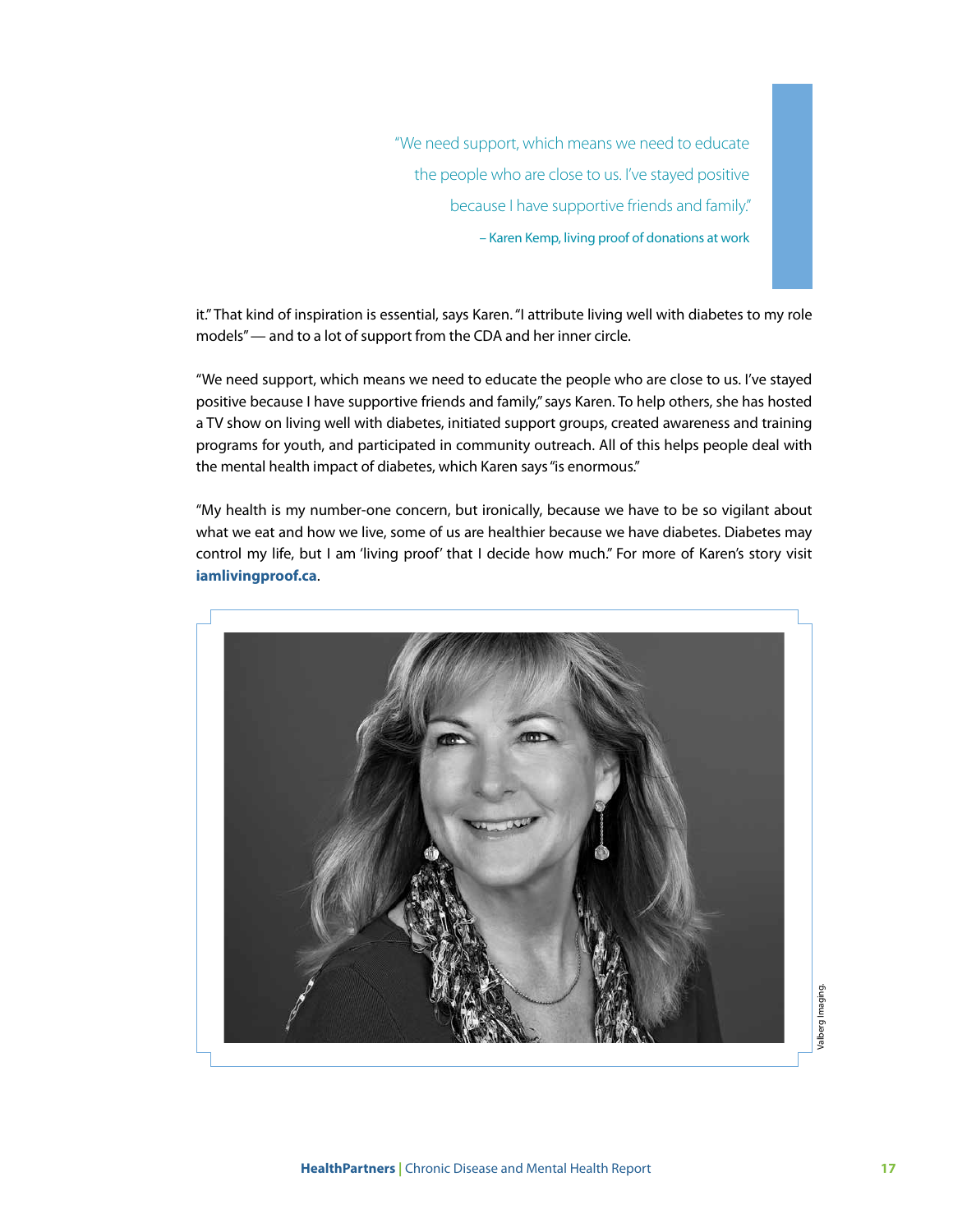### The Arthritis Society's Support for Mental Health

The Arthritis Society recognizes that feeling down in the dumps, irritable and depressed is common for people dealing with arthritis and chronic pain. Building on nearly 70 years of expertise in helping Canadians manage this disease, the Society has assembled a compendium of educational and self-care tools that enable people to live the fullest life possible — at work, at home and in the community.

## 70 years

Building on nearly 70 years of expertise in helping Canadians manage this disease, the Society has assembled a compendium of educational and self-care tools that enable people to live the fullest life possible at work, at home and in the community.

#### **Self-Care Support**

These resources include tips for coping with depression, such as regular exercise, doing something nice for oneself or someone else, and connecting with others. The basic message is that adding fun to your life should be a priority: when people stop engaging in pleasurable activities, their mood worsens and the pain feels more intense. However, the Society's online educational resources make it very clear that not all depression can be managed through self-care, and that when depression is severe, people need professional help.

#### *"Work With Us"*

Together with the Mood Disorders Society of Canada, the Arthritis Society has developed *Work With Us*, a free workplace-based program that gives Canadians living with depression and/or arthritis the self-management tools to lead healthy lives and fully participate at work. This bilingual program, funded in part by the Government of Canada's Social Development Partnerships Program, is available across the country and is tailored for employees living with depression and/or arthritis, their employers and colleagues.

The *Work With Us* program offers presentations that educate audiences about arthritis and depression, how they affect a person's life and how they can be managed. In addition, the program's online and face-toface discussions provide an opportunity for participants to ask questions, and share lived experiences and successful self-management tools. Through videos and personal testimonies, people can also talk about the techniques they use to live well and actively engage in work.

*Work With Us* makes available a range of educational resources and an online learning environment for those interested in hosting a session or self-study. The program supports a continuing discussion on social media about how we can better dispel myths and stigma surrounding these diseases, and ensures the needs of Canadians with depression and/or arthritis are better met in the workplace.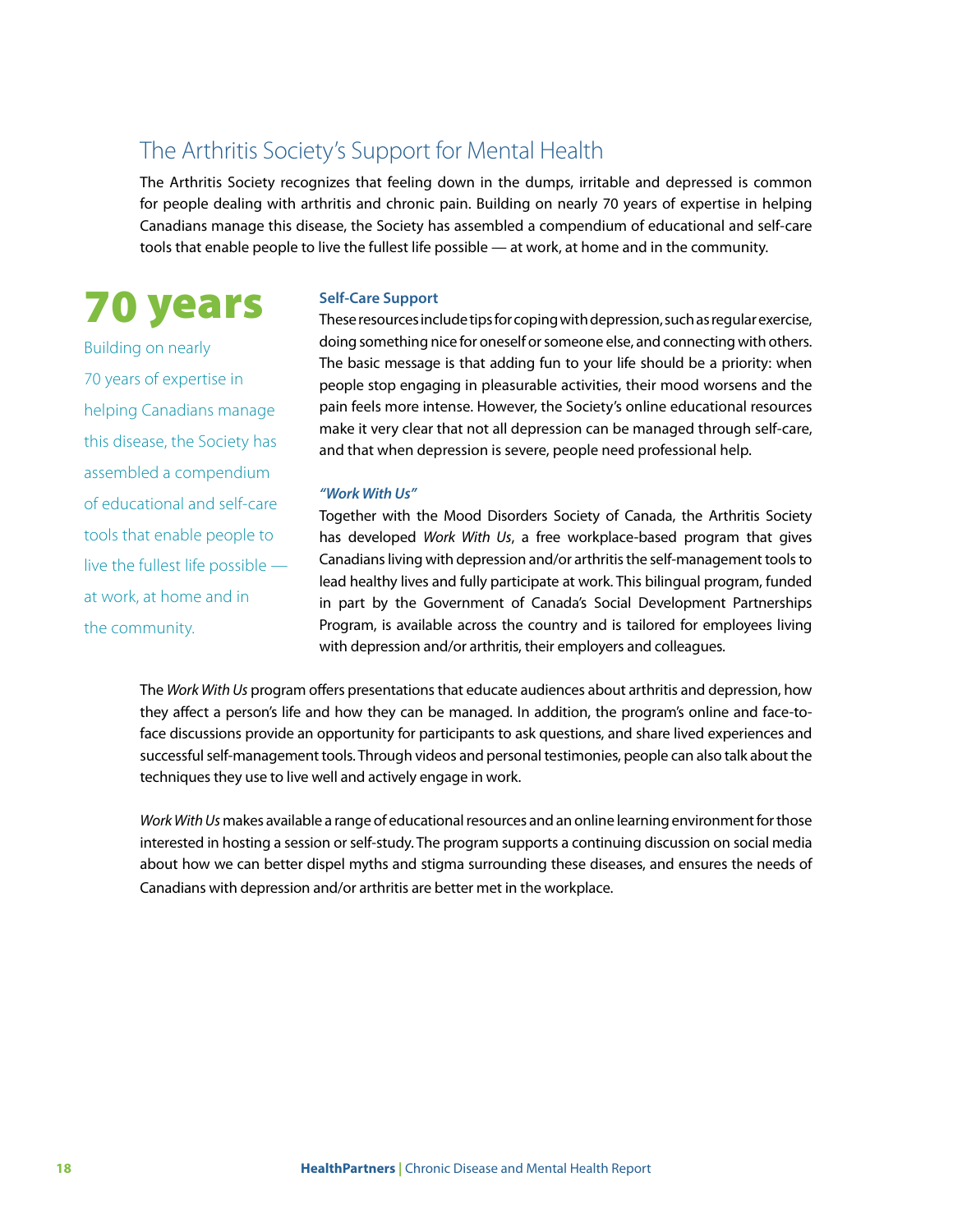## Alzheimer Society of Canada's Support for Mental Health

The Alzheimer Society of Canada is dedicated to helping the more than 700,000 Canadians who are living with Alzheimer's or other form of dementia today. Because this is a disease that affects memory and reasoning, causes changes in mood and behaviour, and eventually interferes with a person's ability to function at work, in relationships and in everyday activities, the Society has also developed support programs for caregivers, who carry their own heavy burden of stress and emotional upheaval.

#### **Practical Advice**

Among the many resources this organization offers are video presentations by people with Alzheimer's and their caregivers, and a wealth of practical advice for dealing with the emotional turbulence brought on by dementia. This advice is extended to caregivers of individuals who are behaving in an aggressive or agitated manner due to mental health issues.

#### **Step-by-step support**

The Society also provides step-by-step advice on how to respond when an individual is experiencing hallucinations or delusions. These measures include ensuring that the lighting is adequate and that the person is eating a well-balanced diet since malnutrition or dehydration can result in the brain becoming undernourished. Other recommendations include keeping routines and schedules consistent, not changing the surroundings and responding to the distressed person's feelings rather than the hallucination or delusion itself. Familiar activities like listening to music, exercise, playing cards and looking at photos also help — as does the offer of reassurance.

In addition, the Society offers advice on how to handle a phenomenon known as "sundowning," which is thought to affect as many as 66% of people with Alzheimer's disease or other dementias. This symptom, which comprises anxiety, aggression or restlessness, consistently happens in the late afternoon or early evening. Pacing or wandering, acting impulsively, attempting to leave home or having difficulty with tasks that were done easily earlier in the day are all typical sundowning behaviours. The Society's recommendations for caregivers in these situations is to avoid making

*"The Alzheimer Society of Canada gave me the tools and support I needed to cope with my husband's illness. I laughed and cried with others at the monthly support group, and I received valuable information every step of the way as my husband's dementia increased. I tell people that although this is a terrible disease, there is a Society that will help them make their lives not only bearable, but even joyful."* 

– Myra Conway

medical appointments, bathing or other potentially stressful activities in the late afternoon or evening; provide adequate lighting to minimize shadows when it starts to get dark; maintain familiar routines that help the person feel safe and secure; and keep a daily journal to identify the causes of sundowning and the strategies that work best in dealing with it.

The local chapters of the Alzheimer Society of Canada also put caregivers and spouses of people with dementia in touch with support groups that can meet specific needs, including an emotional outlet.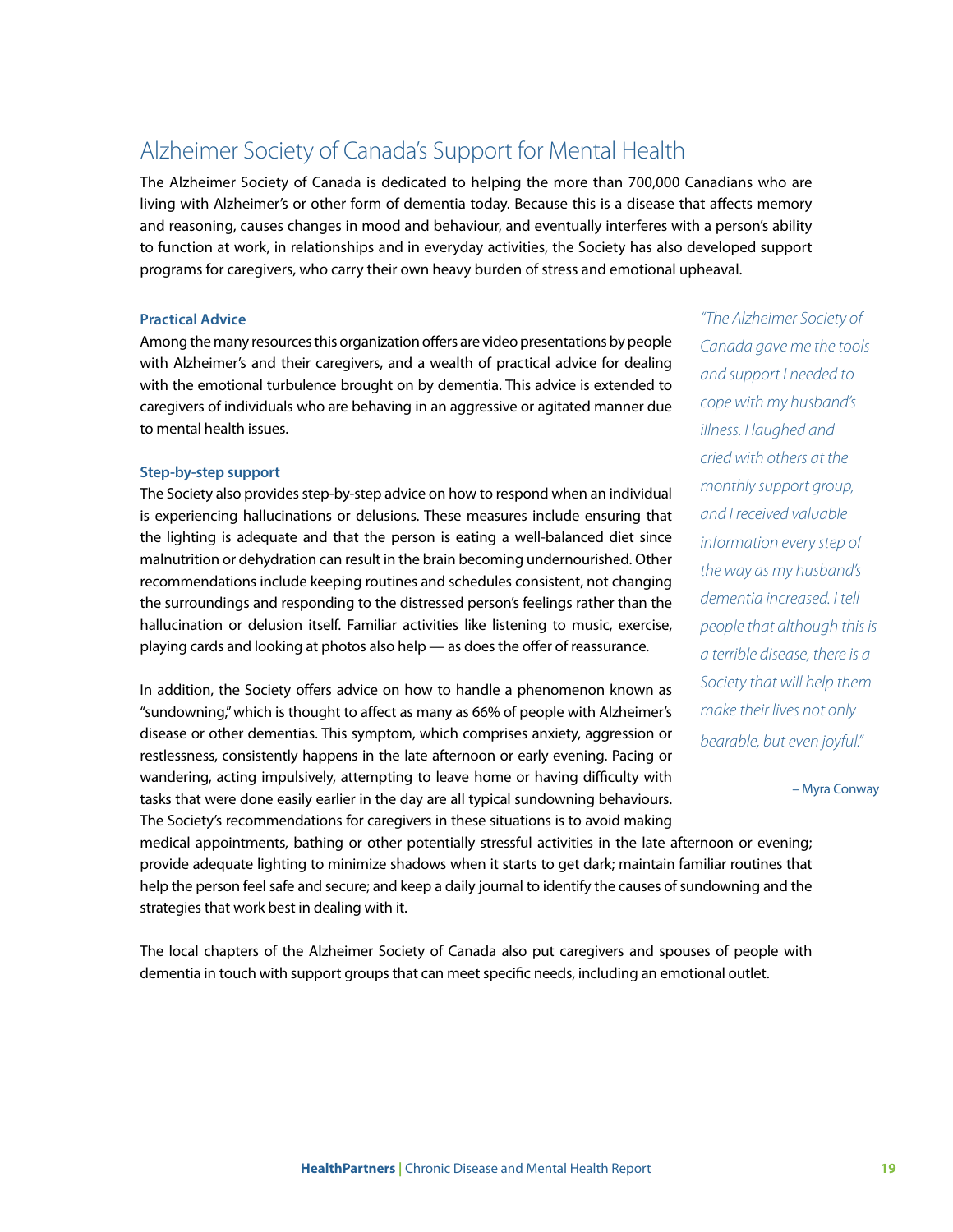## Meet Myra Conway – Living Proof of Donations at Work

**When Myra Conway's husband Michael, a Canadian diplomat, was diagnosed with frontal temporal dementia at age 57, it was a devastating blow.** Because the disease impaired his judgement, Michael had no idea there was anything wrong. "Here we were, facing the biggest challenge of our lives — a disease that was going to end our life as a couple — and he didn't have a clue. We had lived in some of the most difficult places in the world, but for this last adventure, I was on my own on," says Myra.

An information session on Alzheimer's disease only increased her feelings of isolation. "The people there who were my age had parents with dementia. And the people who had a spouse with the disease were my parents' age. I had never felt so alone. It was the worst time of my life."

"You're tootling along in your life when something comes at you, out of the blue — a life-altering diagnosis. And, amazingly, there is an organization there to help. But it doesn't just happen. It's there because people donate so much of themselves to it. At some point, we are all going to need one of these organizations."

Fortunately, the Alzheimer's Society, one of 16 national health charities working under the HealthPartners umbrella, was there for Myra. Launching a support group for the spouses of individuals with earlyonset dementia, the Society provided an essential lifeline. For five years, she cleared her schedule once a month to attend meetings that proved sacred to her. "We laughed and cried together, and we shared ideas and stories."

Without the support of the Society, things would have become unmanageable as Michael's illness progressed. "Michael was ill for seven years, and he was constantly changing. Because the chapter is locally based, they know the area and what is available. I was able to go to them for information about community resources when I had nowhere else to turn."

– Myra Conway

The emotional and physical experiences of providing care for a loved one with a chronic illness exact a heavy toll, and people looking after a family member with dementia are twice as likely to suffer from depression as those caring for a person without dementia. Yet, Myra

did not become depressed. "I should have. But I had a place where I could go for help and to be understood. The tremendous support I received from the Society and its support group helped me stay strong so I could make Michael's life as enjoyable as possible."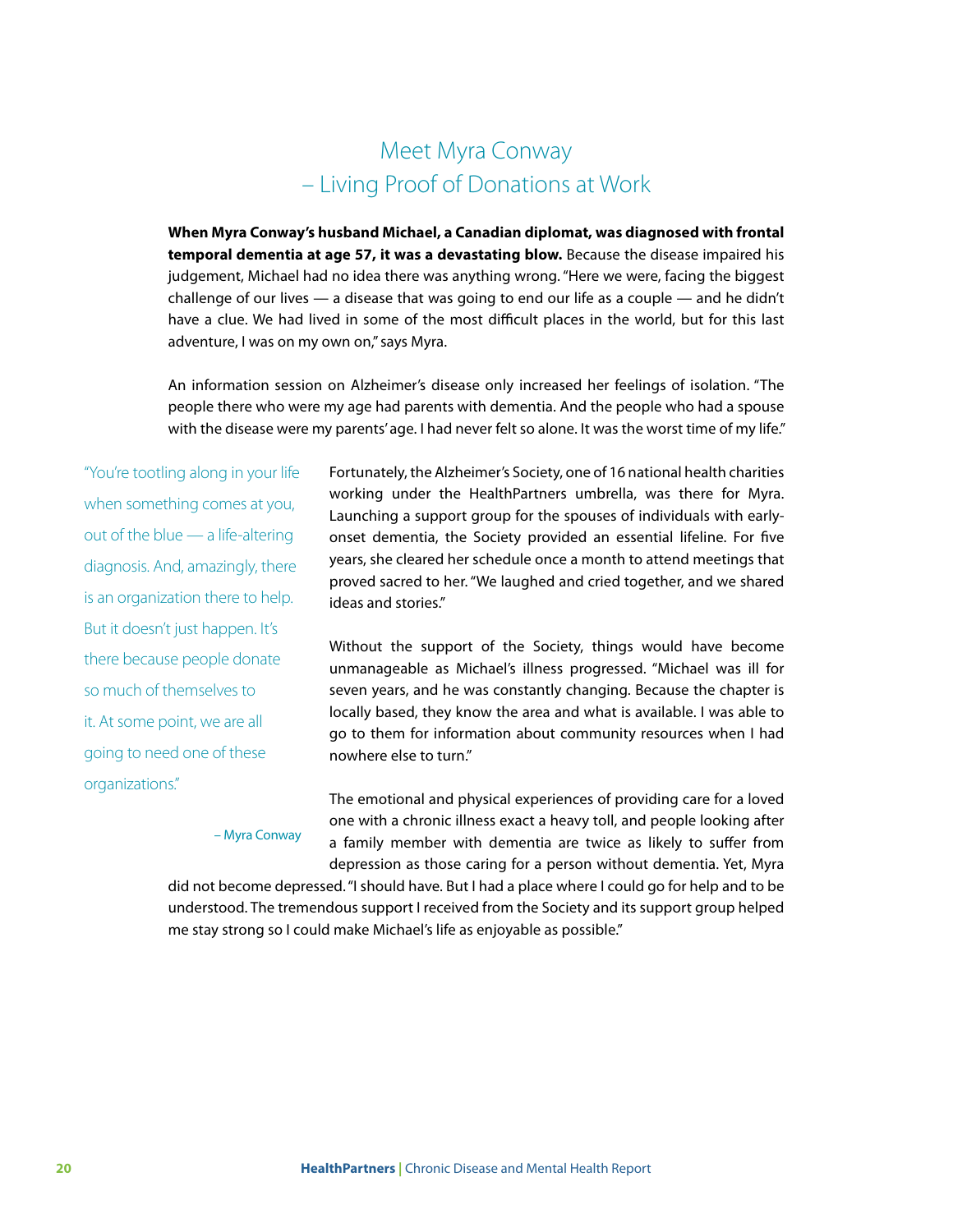"Here we were, facing the biggest challenge of our lives — a disease that was going to end our life as a couple — and he didn't have a clue. We had lived in some of the most difficult places in the world, but for this last adventure, I was on my own." – Myra Conway, living proof of donations at work

After Michael's death at age 62, Myra was determined to give back. Speaking publicly on behalf of the Alzheimer's Society and HealthPartners "is my way of continuing his legacy. I have been able to turn my husband's illness into an ongoing gift" — and talking to others about her journey "has been very good for my mental health."

Myra is living proof that donating to HealthPartners works. "You're tootling along in your life when something comes at you, out of the blue — a life-altering diagnosis. And, amazingly, there is an organization there to help. But it doesn't just happen. It's there because people donate so much of themselves to it. At some point, we are all going to need one of these organizations." For more of Myra's story visit **iamlivingproof.ca**.

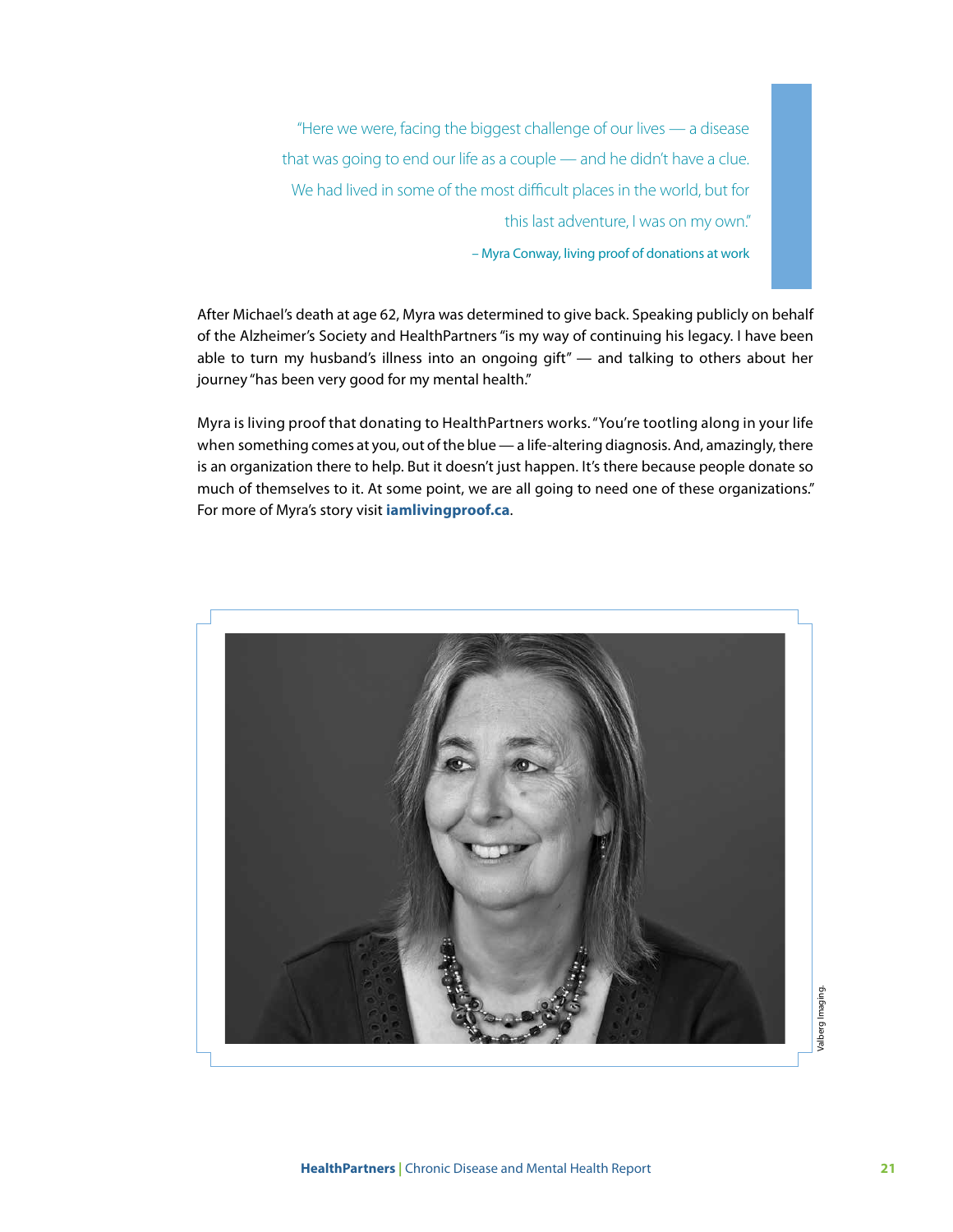## Meet Nigel Van Loan – Living Proof of Donations at Work

**Patricia Van Loan — a nurse turned geriatric social worker who had lost three aunts to Amyotrophic Lateral Sclerosis (ALS) — diagnosed herself with ALS at 56 years of age.** She was well acquainted with the signs and symptoms of the fatal neurodegenerative disease. One year later, a neurologist confirmed what she already knew. "Patricia didn't even tell me she was going to the appointment," says her husband, Nigel, who credits his wife's stalwart nature with shielding him from much of the mental strain of her illness. "She walked in the door and said, 'I have ALS.' She relieved a lot of the emotional burden from me."

"For days it literally took my breath away. Being diagnosed with ALS, especially when you have full understanding of and intimate family experience with the disease, is like waking up in the middle of your worst nightmare and discovering that it is reality. I really didn't know how I could live with ALS without going mad."<sup>21</sup>

Inwardly, however, Patricia was "gobsmacked." In her journal she wrote: "For days it literally took my breath away. Being diagnosed with ALS, especially when you have full understanding of and intimate family experience with the disease, is like waking up in the middle of your worst nightmare and discovering that it is reality. I really didn't know how I could live with ALS without going mad."<sup>17</sup>

For help, she turned to the ALS Society of Ontario (now Canada), one of 16 national charities under the HealthPartners umbrella devoted to transforming the health of Canadians. During her eight-year battle, the society provided the Van Loans with \$100,000 of equipment to keep Patricia mobile and comfortable. It also introduced her to the ALS community. There, among people who were living the same nightmare, Patricia was able to receive and, even more importantly for her, offer support.

Helping others kept Patricia from descending into depression. She became the Eastern Ontario representative on the ALS Society of Canada

board — the physical representation of the disease — and when she could no longer "give it her all," says Nigel, he stepped in on her behalf. "Being involved, helping Patricia's fellow sufferers, doing something useful, made us feel like we weren't letting her life drift away to nothing." Patricia also gave presentations to educate others about the disease.

As far as ALS goes, the Van Loans were lucky. They could manage the financial burden, which adds another layer of stress for families living with the disease, and Patricia was able to speak until the very end. "Many people suffer horribly," says Nigel, "both physically and mentally."

<sup>&</sup>lt;sup>21</sup> "My Personal Story with ALS-- Patricia Van Loan", www.als.ca.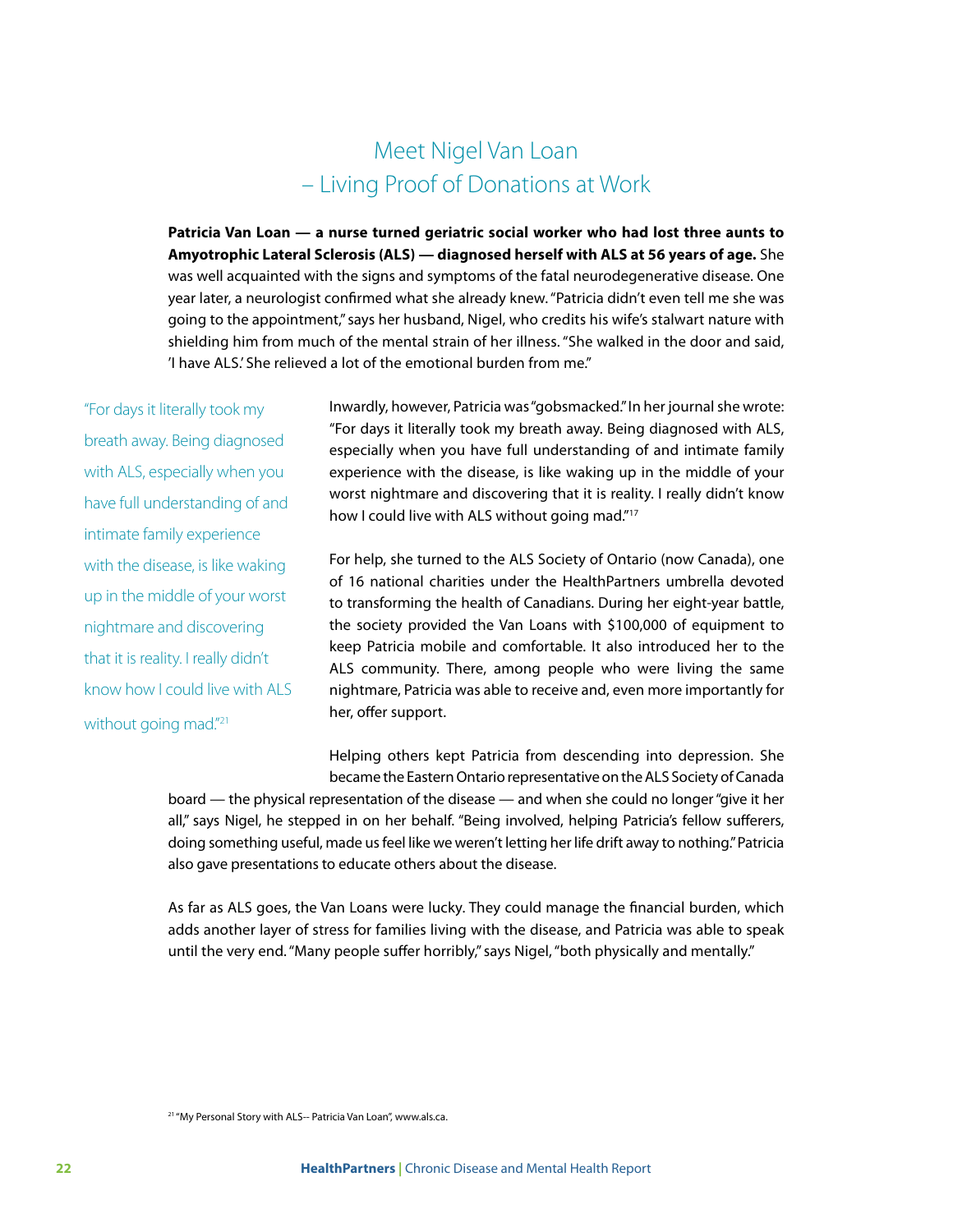"In the face of a terminal illness diagnosis, any emotional help you can offer is going to be useful to most people. They need that mental health support, and the ALS Society of Canada is crucial in that regard." – Nigel Van Loan, living proof of donations at work

Patricia Van Loan passed away in 2007 and Nigel, a Past President of the ALS Society of Ontario, was the province's representative on the ALS Society of Canada board until two years ago. A career soldier now retired, he remains a member of the ALS client services committee, lobbying the government for research dollars and benefits for veterans with ALS. He also volunteers as a speaker, raising funds for the society. Staying active in the movement, he says, is a way to keep Patricia's memory alive — and because ALS is in his family (his two sons and his grandchildren could carry the gene, and might one day be diagnosed with the disease) — to offer what comfort he can.

"In the face of a terminal illness diagnosis, any emotional help you can offer is going to be useful to most people. They need that mental health support, and the ALS Society of Canada is crucial in that regard." For more of Nigel's story visit **iamlivingproof.ca**.

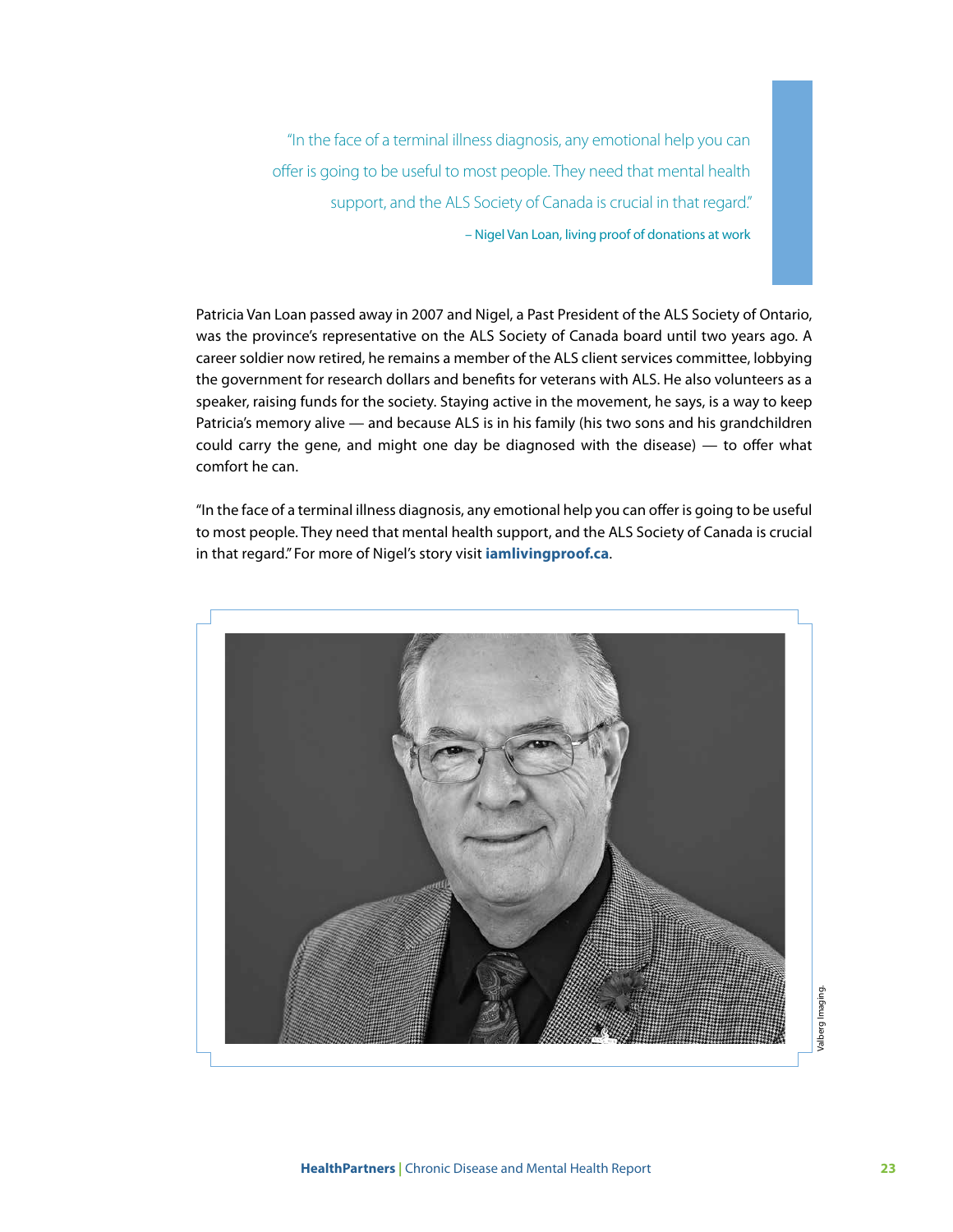

## HealthPartners' Commitment to Mental Health

**People with a chronic disease or major illness have to deal with major physical challenges. With these challenges come a host of other challenges, including mental illness.**

This report highlights the strong connection between the physical and the mental, between the body and the mind — and paints a clear picture that mental illness is not only a very real side effect of chronic disease or major illness, but that it also exacerbates the physical symptoms.

## 70%

The fastest growing category of disability costs to Canadian employers is depression. In fact, the percentage of Canadians with depression who have had to leave their work for short-term and long-term disability or who have had to leave work permanently is a staggering 70%.22

In recognition of this mind–body connection, HealthPartners' 16 members have implemented a range of support programs and offer a host of other resources to meet the mental health needs of their constituents. Their clear guidance, educational resources and support programs help people living with long-term illness cope with mood disorders like depression.

Through workplace giving and the generosity of public and private sector employees, HealthPartners is working as a catalyst to help its 16 national charity partners meet the mental health needs of Canadians living with chronic diseases.

This is work that helps the mind to help the body, and vastly enhances the quality of life of millions of people nationwide, not only in terms of their sense of self but also in terms of their relationships with family and friends, and their contributions in their workplace and communities.

#### Other member supports:

#### **Muscular Dystrophy Canada**

MuscleChat: Peer Networking and Support Program

**The Kidney Foundation**  Fact Sheet: Dealing with Depression

**The Lung Association**  Online Lung Health Search Tool

<sup>22</sup> "Facts on Depression", workwithus.ca.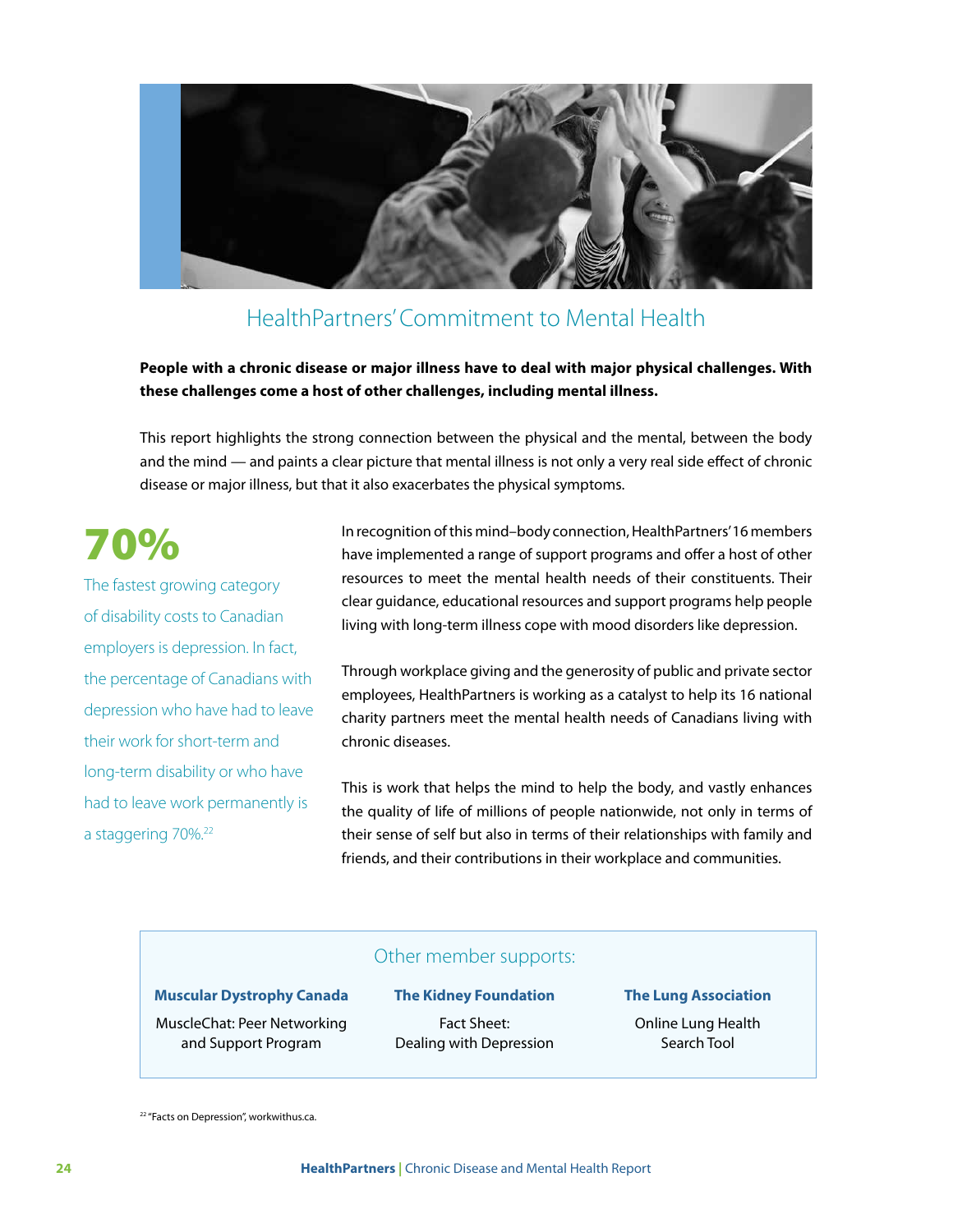## Appendix A:

Some examples of HealthPartners' members Mental Health and Wellness Resources related to chronic disease

#### **Please visit member websites for more details.**

#### **ALS Canada**

#### **als.ca**

- Caregiver Mentorship Program
- Home Visiting Volunteer
- Support Groups
- Support services
- Online resources on:
	- coping with grief
	- end-of-life planning
- caregiver stress
- compassion fatigue
- reducing stress

#### **Alzheimer Society Canada**

#### **alzheimer.ca**

- Online resources (print and video) for:
	- dealing with emotions
	- coping with grief
	- caregiver stress
- Message Board/Forum for people with the disease and caregivers
- Individual, family and caregiver support
- First Link© Referral Program

#### **Canadian Cancer Society**

#### **cancer.ca**

- Caregiver support
- Peer Support Service:
	- phone
	- online through CancerConnection.ca
	- one-to-one
- Group-based Support Service:
	- online chat rooms, listservs, discussion groups
	- for parents, family members, caregivers, childhood cancer survivors, etc.
	- therapy groups (often led by mental health professionals)
- Emotional support programs (through the Community Services Locator directory)
- Specialized support services for:
	- people with advanced cancer (includes support for people with thoughts of suicide or euthanasia)
	- palliative care
	- grief and bereavement
- Camps for Children with Cancer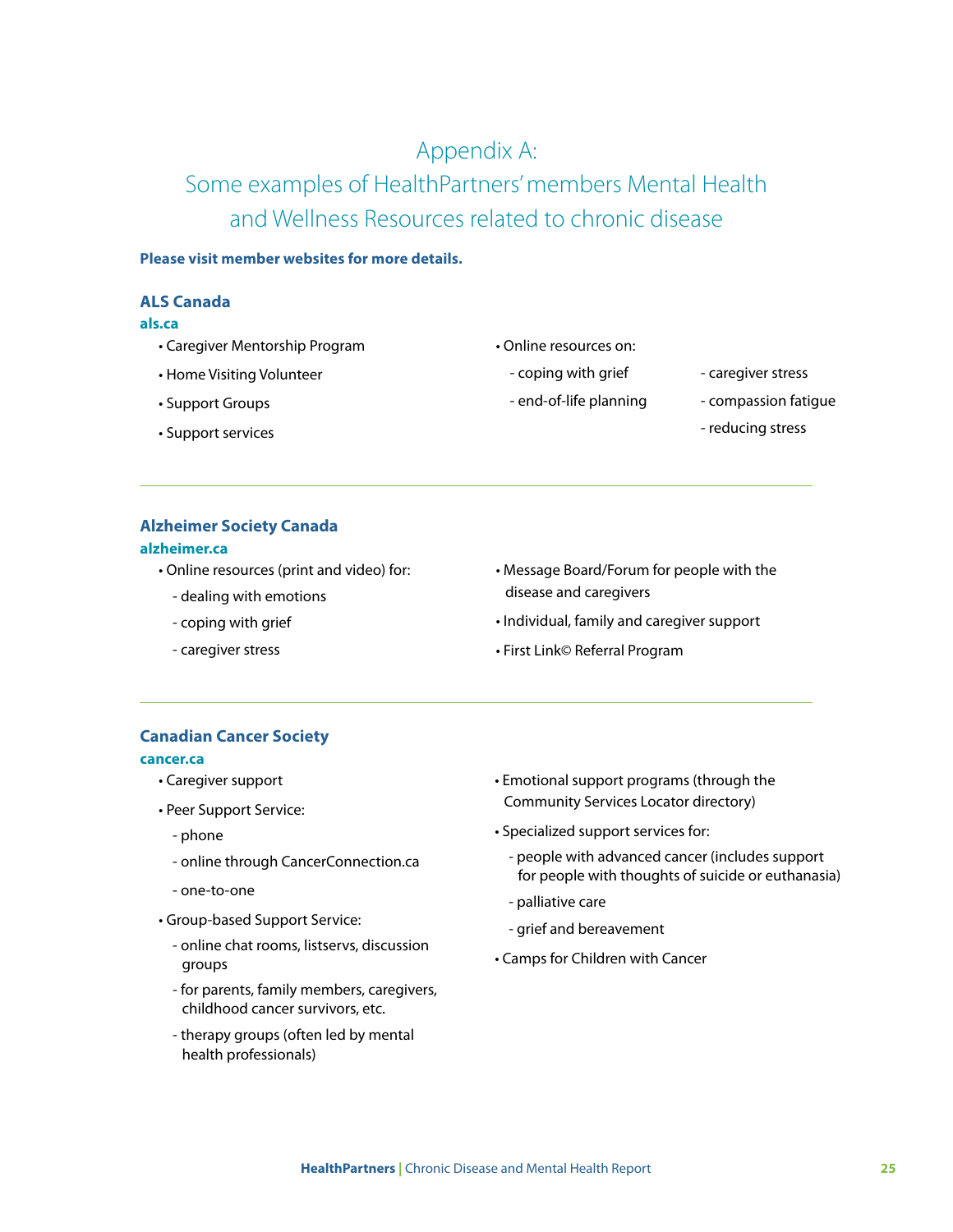#### **Canadian Diabetes Association**

#### **diabetes.ca**

- Learning Series presentations delivered by trained staff (topics include diabetes and mental health)
- Peer-to-Peer Support groups

#### **Canadian Hemophilia Society hemophilia.ca**

- Parents Empowering Parents Program (PEP)
- Canadian Social Workers in Hemophilia Care

#### **Canadian Liver Foundation**

**liver.ca**

- Peer Support Network
- National 1-800 Help Line
- Living with Liver Disease Program (regional/community forums)

#### **Crohn's and Colitis Canada**

#### **crohnsandcolitis.ca**

- Gutsy Peer Support (online mentoring psycho-social and emotional support program)
- Got2Go Camp for Kids

#### **Cystic Fibrosis Canada cysticfibrosis.ca**

- Cystic Fibrosis clinics across Canada (provide support for newly diagnosed, parents, etc.)
- Information on mental health
- Webinar for parents
- My Cystic Fibrosis Canada Social Network
- D-Tour Youth Retreat Program and D-Camps
- Educational events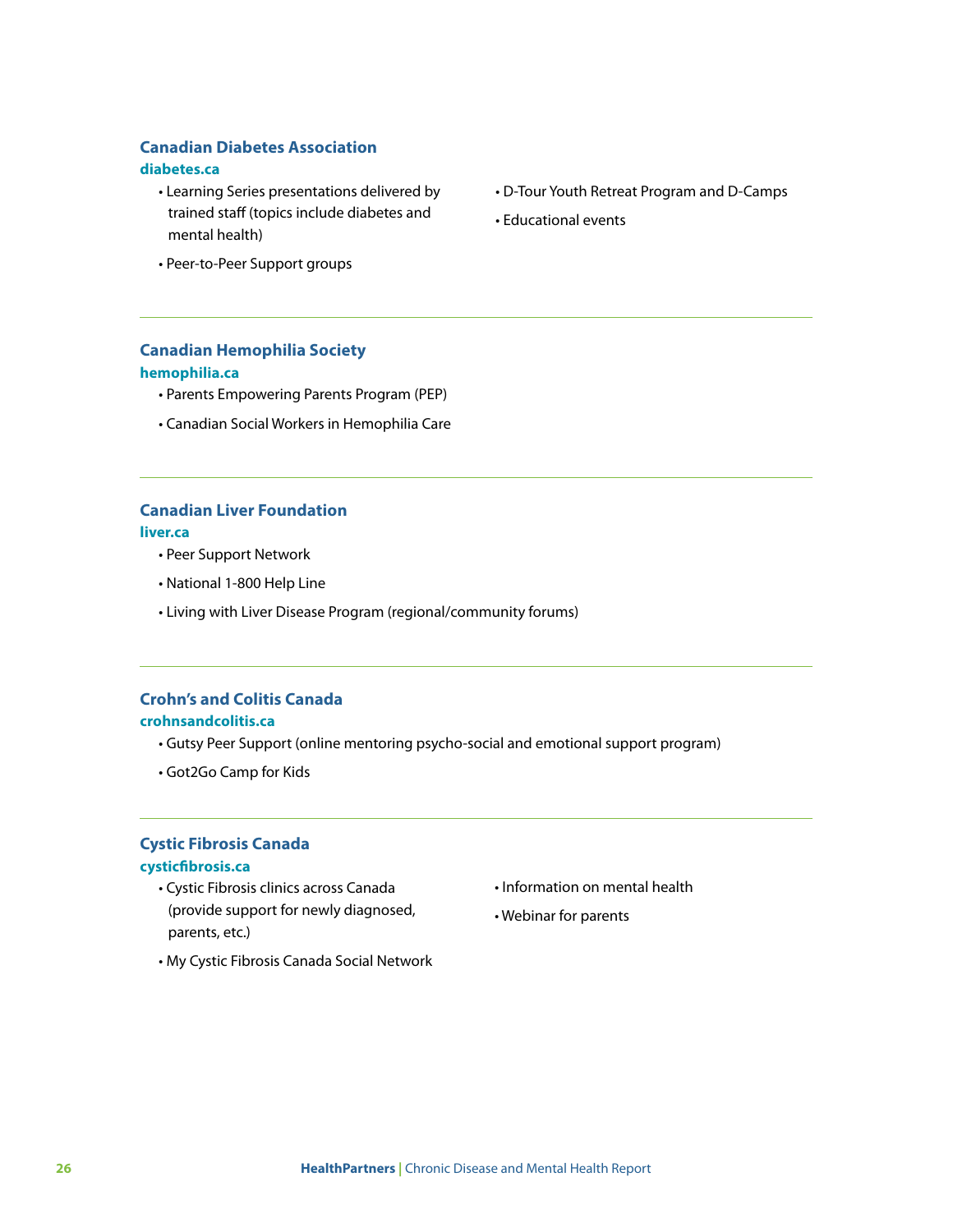#### **Heart and Stroke Foundation**

#### **heartandstroke.com**

- Healthy Living Information
- Fact Sheets (behaviour management, helping children cope, depression)
- *Coping with Stress* publication

## **Huntington Society of Canada**

#### **huntingtonsociety.ca**

- Family Services Program (offers counselling and support services)
- Young People Affected by HD Support Network
- Youth Mentorship Program

## **Multiple Sclerosis Society of Canada**

#### **mssociety.ca**

- Self-Help and Support Groups
- MS Summer Camp
- Someonelikeme.ca (online community for young people with MS)
- A Guide for Caregivers

#### **Muscular Dystrophy Canada**

#### **muscle.ca**

- Resources for Parents (includes information on supportive strategies)
- Online Support
- MuscleChat: Peer Networking and Support Program
- Family Retreats

#### **Parkinson Society Canada**

#### **parkinson.ca**

- Services and programs for people with Parkinson's, family members, caregivers
- National Information and Referral Line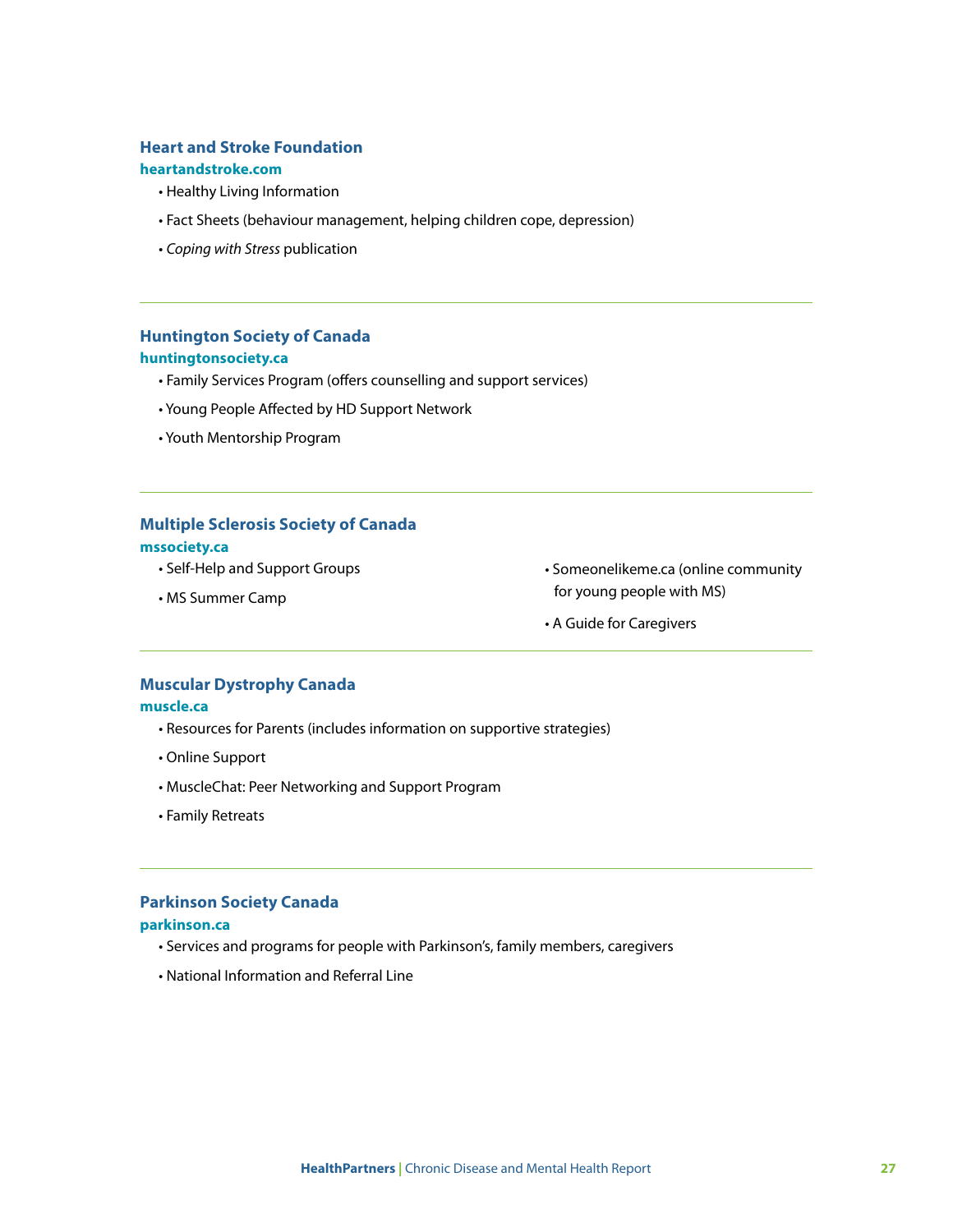#### **The Arthritis Society**

#### **arthritis.ca**

- Tips for Living Well (includes emotions and depression)
- Blogs: Living Well; Ask an Expert
- Discussion Boards
- Online Course: Overcoming Fatigue (includes chapter on dealing with depression)

#### **The Kidney Foundation of Canada kidney.ca**

- Information and Referral Service (help people access community supports and resources)
- Kidney CONNECT Peer Support program
- Fact Sheet: Dealing with Depression
- *Living with Kidney Disease* (manual includes information on emotional well-being, dealing with depression, coping strategies)

#### **The Lung Association lung.ca**

• Online Lung Health Search Tool